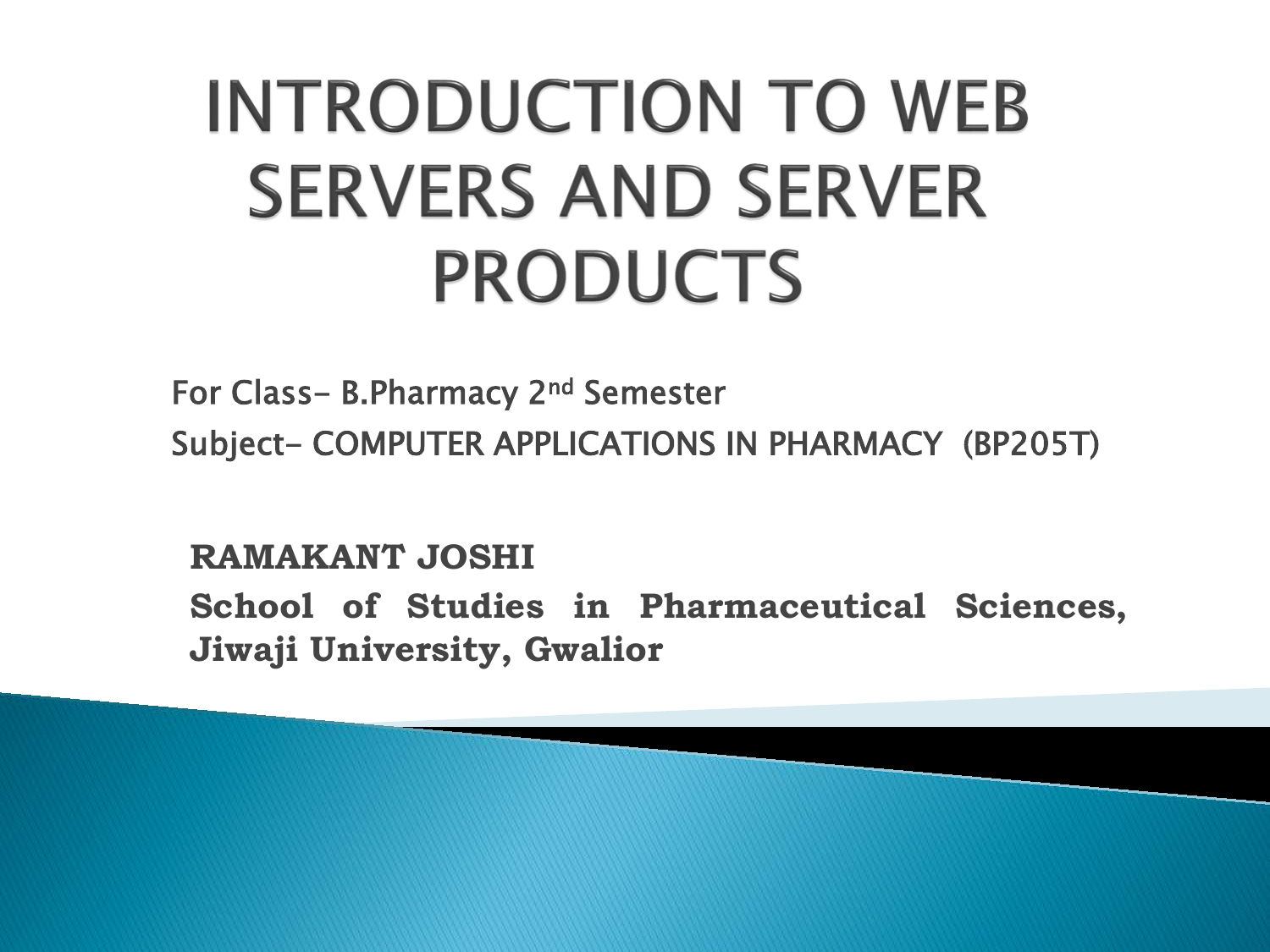## **Introduction**



A web server is specialised software that responds to client (I.e. web browser) requests

Every web site requires a web server to process client requests and 'serve up' the pages

Web servers used to service Internet, intranets and extranets

Note that web server in this context is software. Server machine is also referred to as the web server.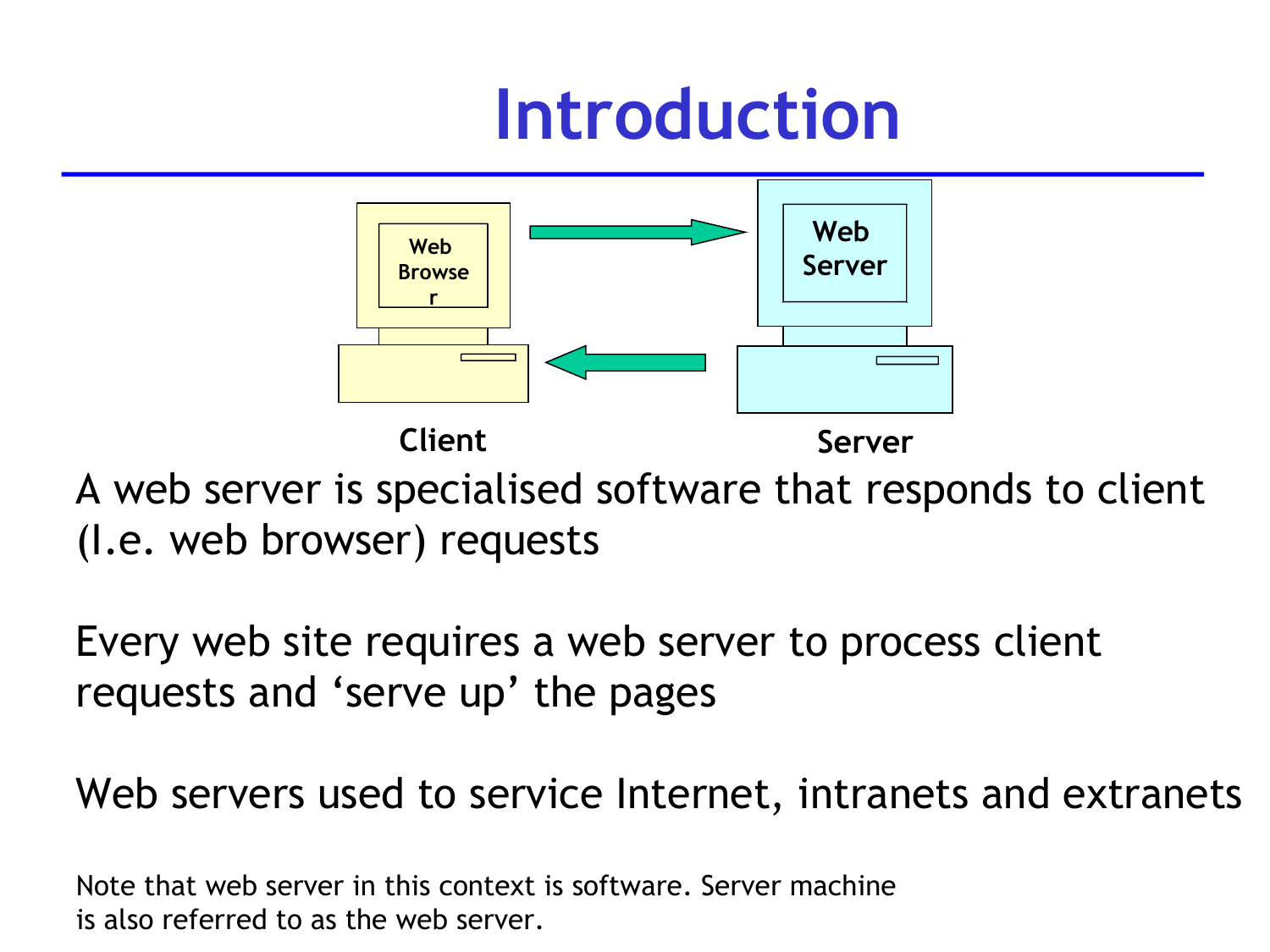## **System architecture**

A web server is part of a multi-tier application (also called n-tier application

Functionality is divided into separate tiers or groupings

Tiers can be on same computer or on separate computers

Web applications are often three tiered:

- Information tier (also called data tier)
- Middle tier
- Client tier (user interface tier)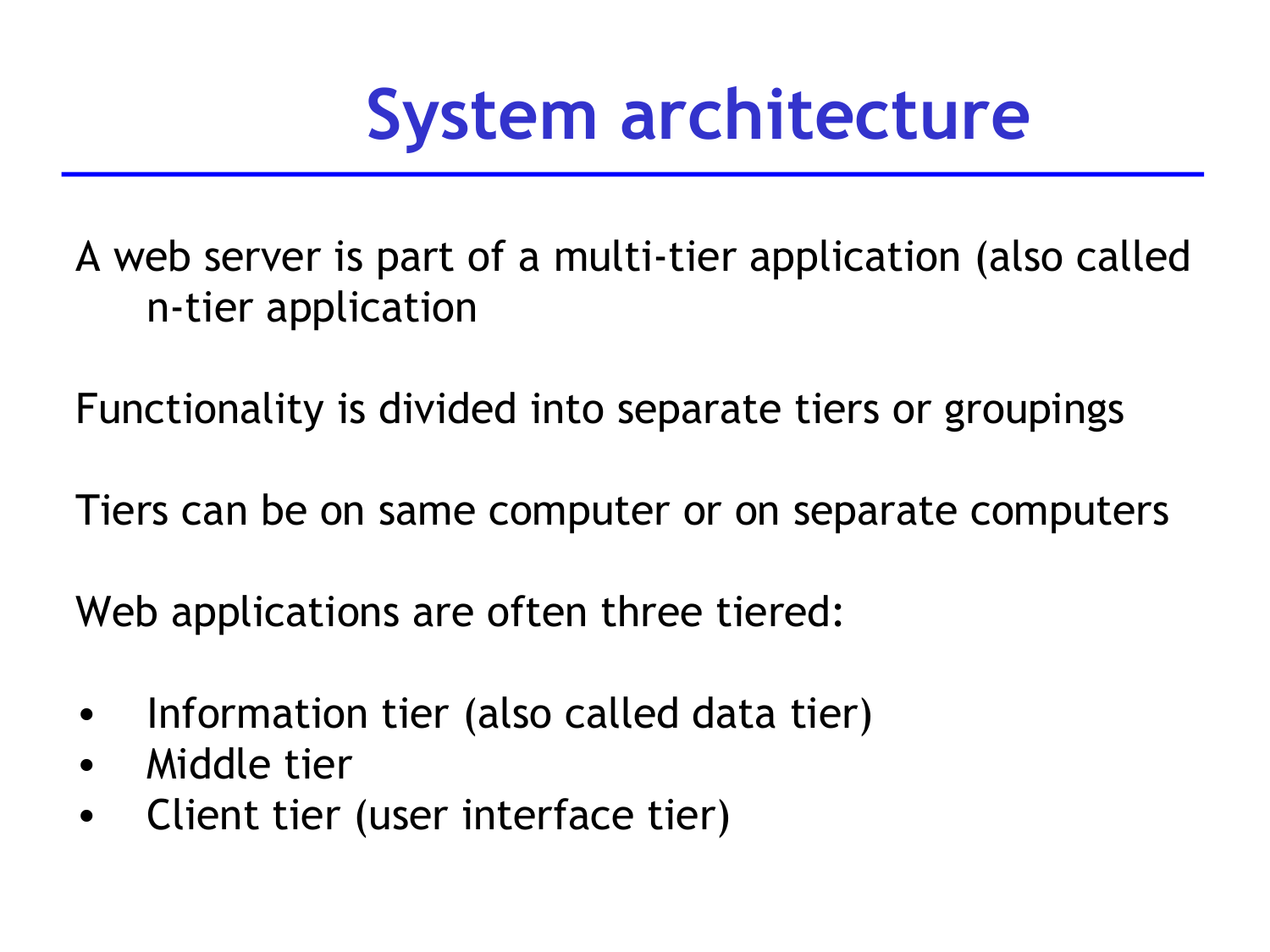## **Common web system architecture**

Client tier



Application User interface. The client interacts with the middle tier to make requests and to retrieve data from the information tier

Middle tier



Controls the interactions between the application clients and application data. Enforces business rules. implements presentation logic. **Web server** typically supports this tier.

Information tier



Maintains data for the application. Data typically stores in a relational database management system (RDBMS)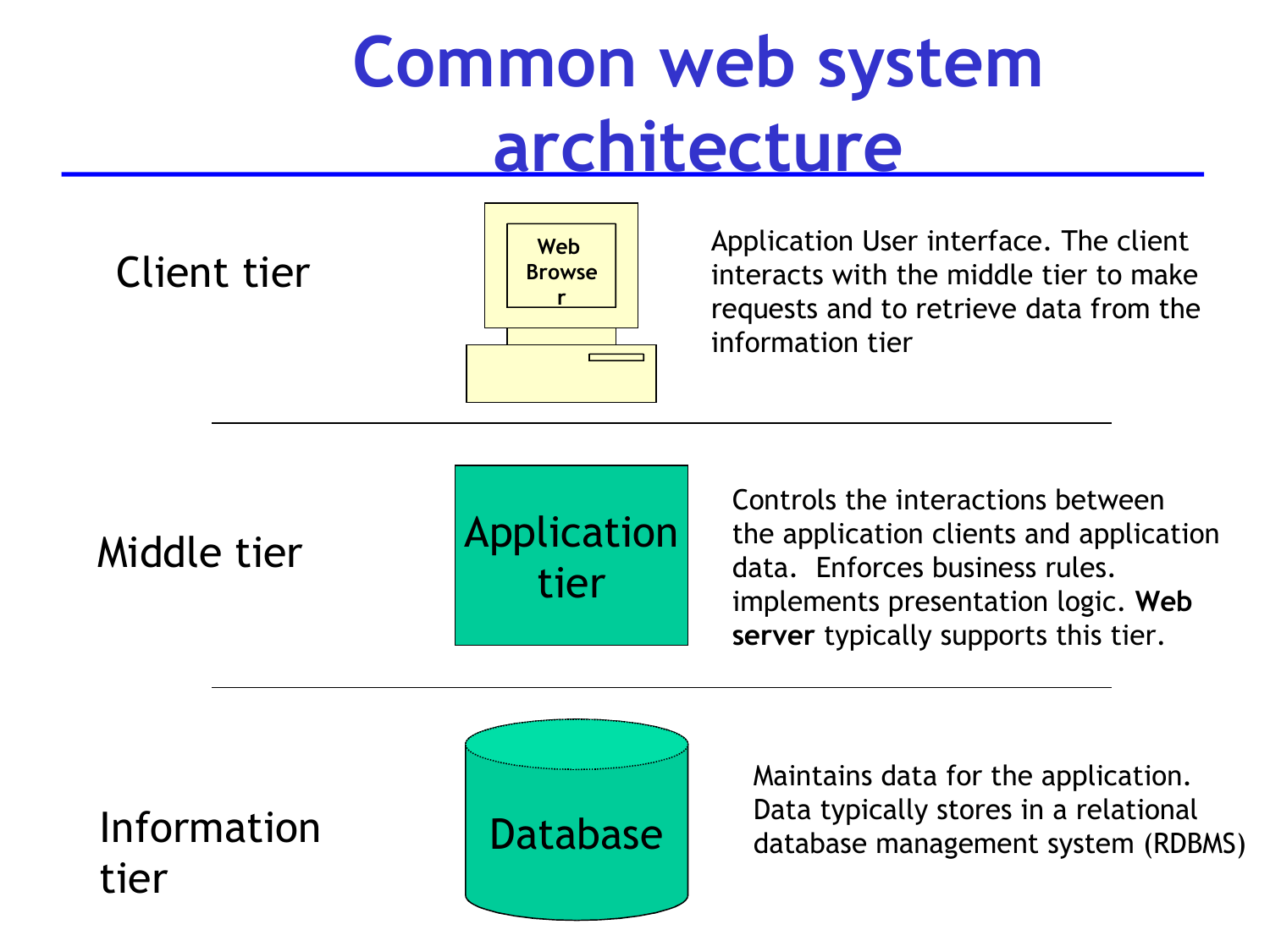## **Hyper Text Transfer Protocol**



Basic function of web server is to act as **HTTP server**

Web servers communicate with clients using a Response-Request protocol: HTTP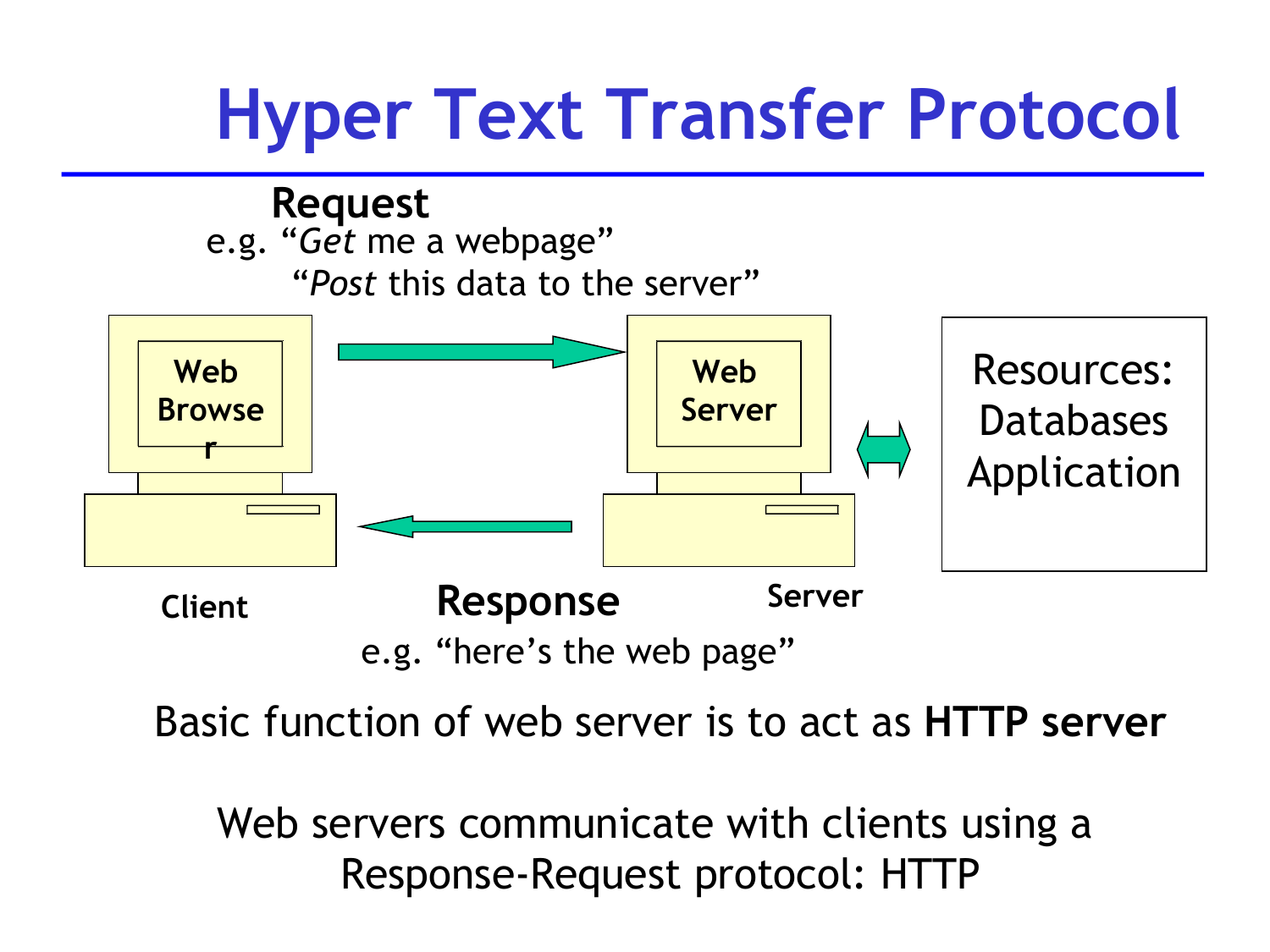## **Client-Server model and HTTP**

- A request is generated by a client (by browser software)
	- Most common requests are "Get" and "Post"
- Request reaches the appropriate web-server
- Request is processed by the web-server
- A response is formulated by the web server and sent back to the client (e.g. web page contents)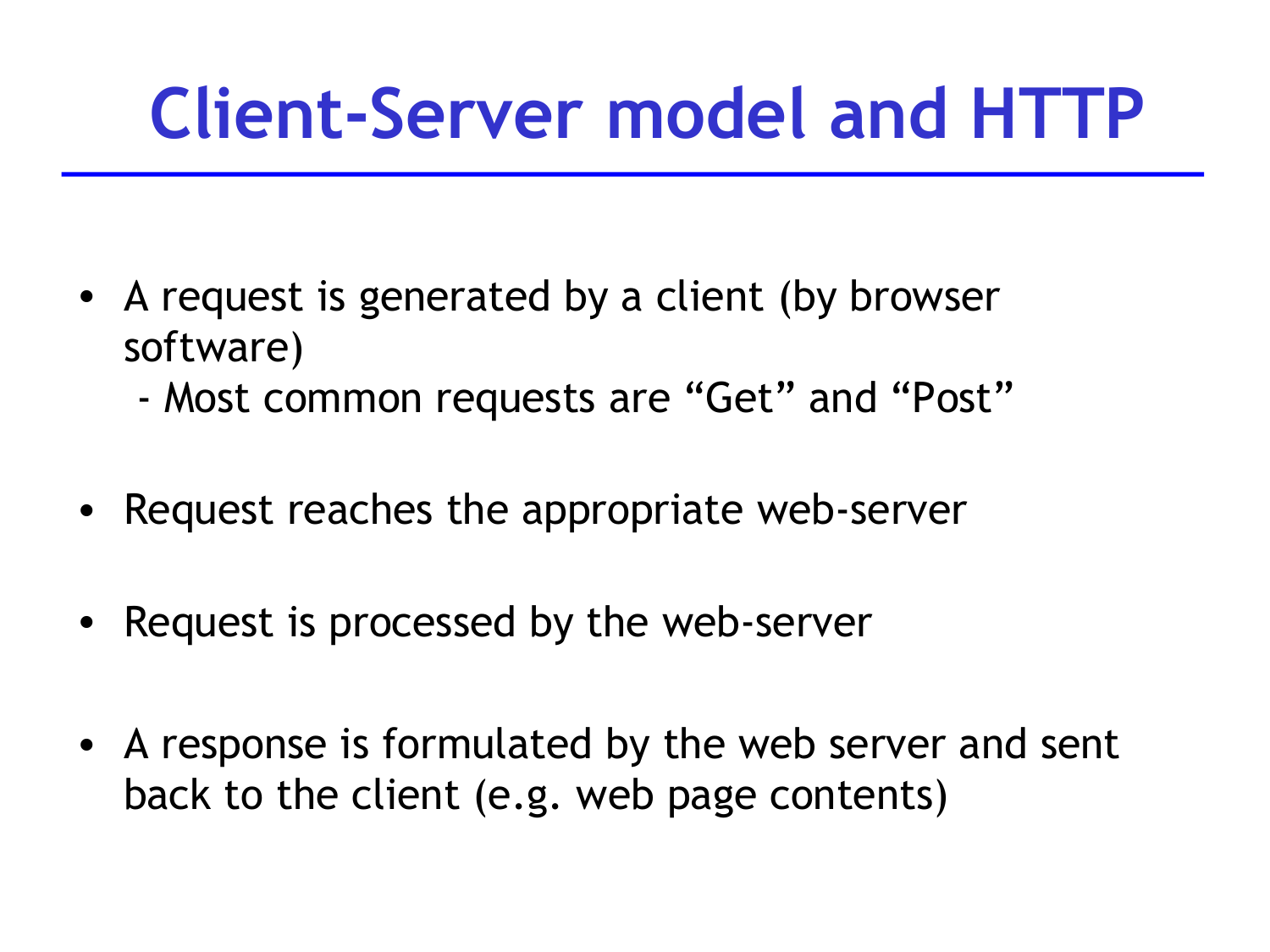## **Client-Server model and HTTP**

- HTTP is the de facto standard for transferring World Wide Web documents
- Usually to port 80
- HTTP messages (requests and responses) between client and server are human readable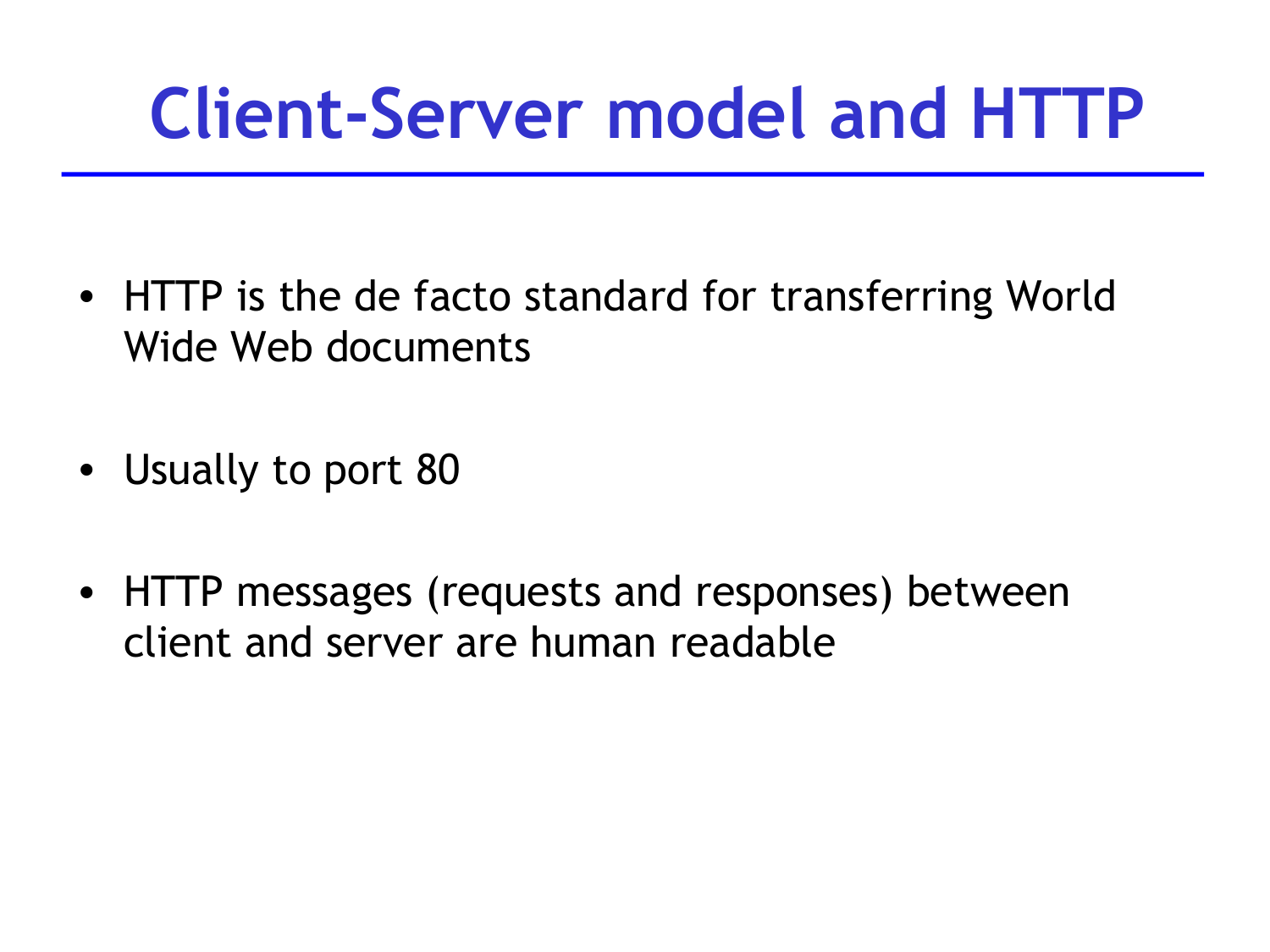# **Http: Requests from client**

- Request
	- Get resource
	- Type of browser
	- Name of host
	- etc
- First line is request-line. Contains the nature of the Request e.g.
	- GET: Get a file from the server
	- POST: Post data to the server
	- PUT: Store some resource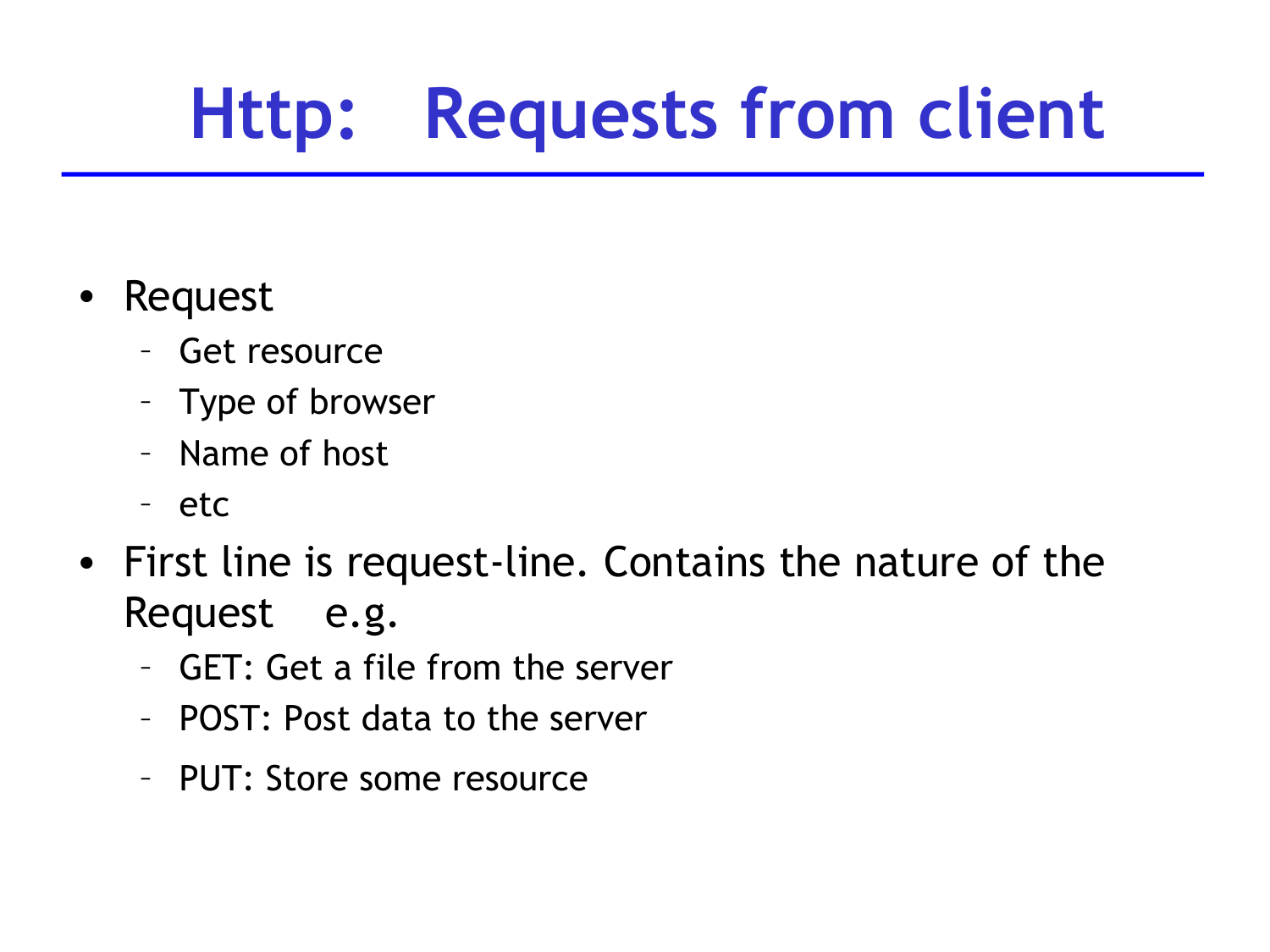## **Http: Requests from client: HTML Examples**

**<body> <form method= "post" action ="process.jsp"> Word to look up: <Input type = text Name = "word"> <input types = "submit"> </form> </body>**

*HTML code for a form*

Indicates a **post** request Data in form is posted to the server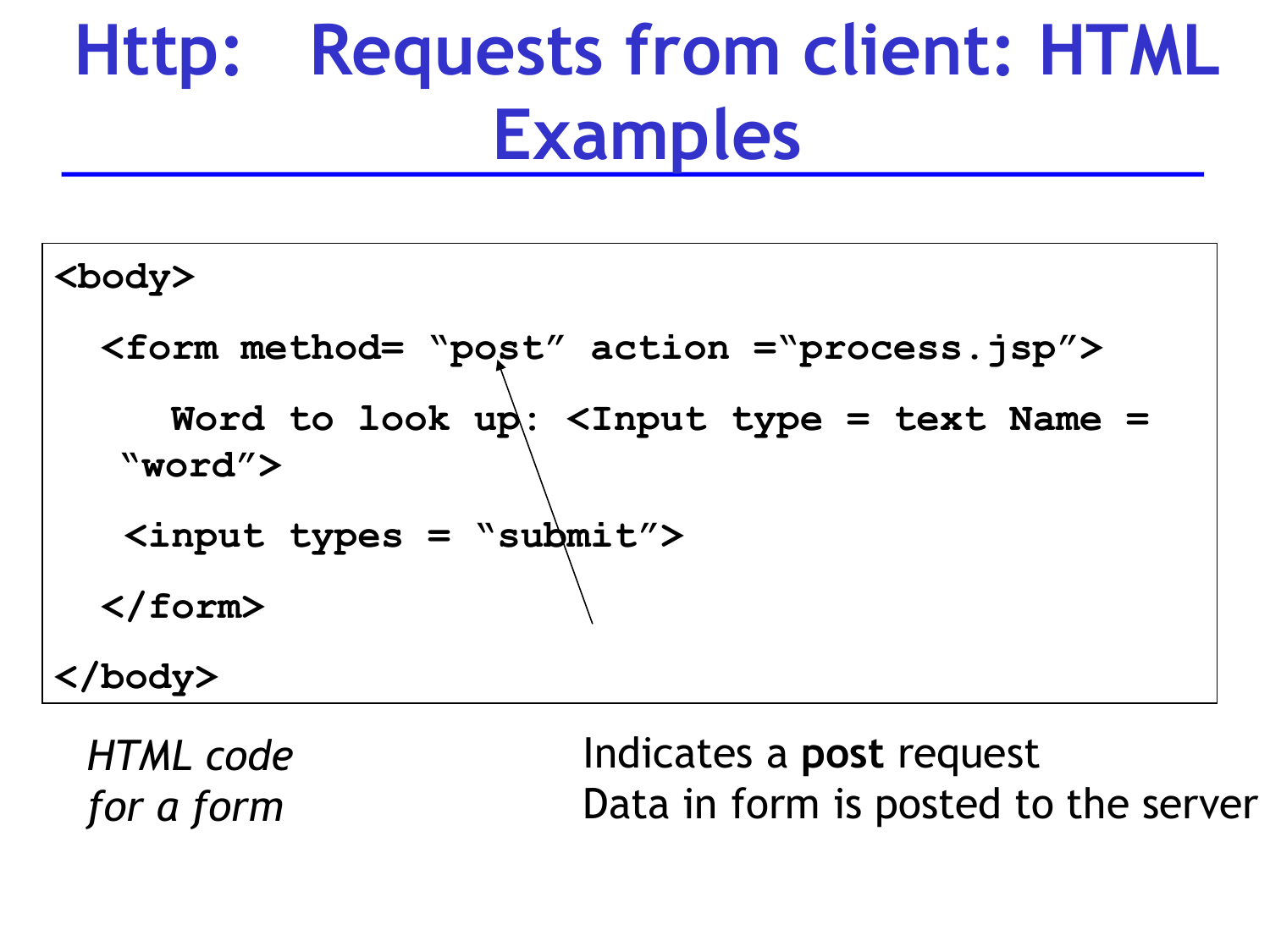## **Http: Requests from client: HTML Examples**

**<body> <form method= "get" action ="process.jsp"> Word to look up: <Input type = text Name = "word"> <input types = "submit"> </form> </body>**

*HTML code for a form*

Indicates a **get** request Not usually used for forms Sends any parameters in the query string as www.hostname?name=word& etc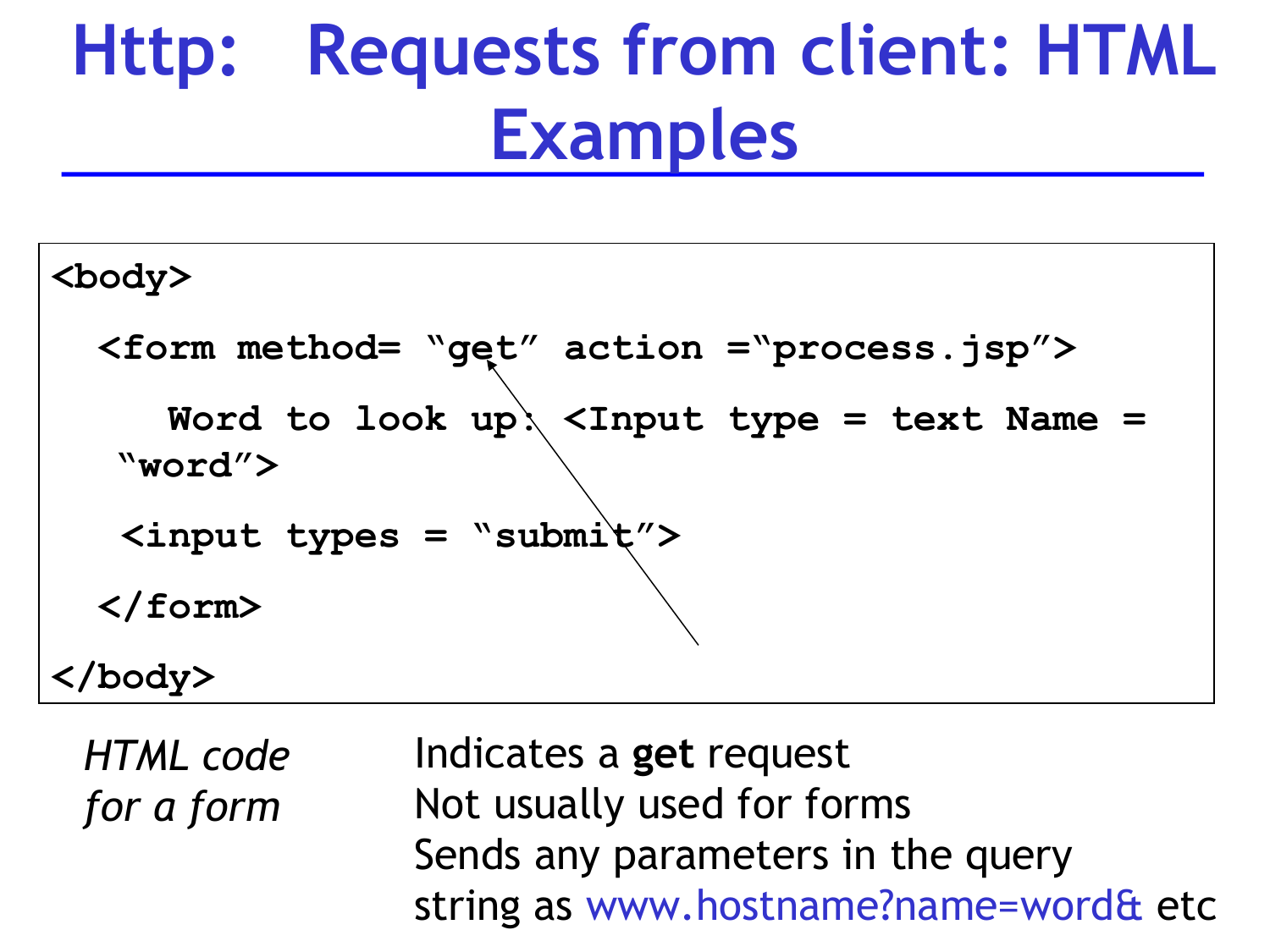## **Http: Response from web server**

- Response
	- 200 = Status code
		- All's well
	- Type of server
	- Other contents etc

```
HTTP/1.1 200 OK
Date: Thu, 22 July 1998 18:40:55 GMT
Server: Apache 1.3.5 (Unix) PHP/3.0.6
Last-Modified: Mon, 19 July 1997 16:03:22 GMT
Content-Type: text/html
Content-Length: 12987
...
```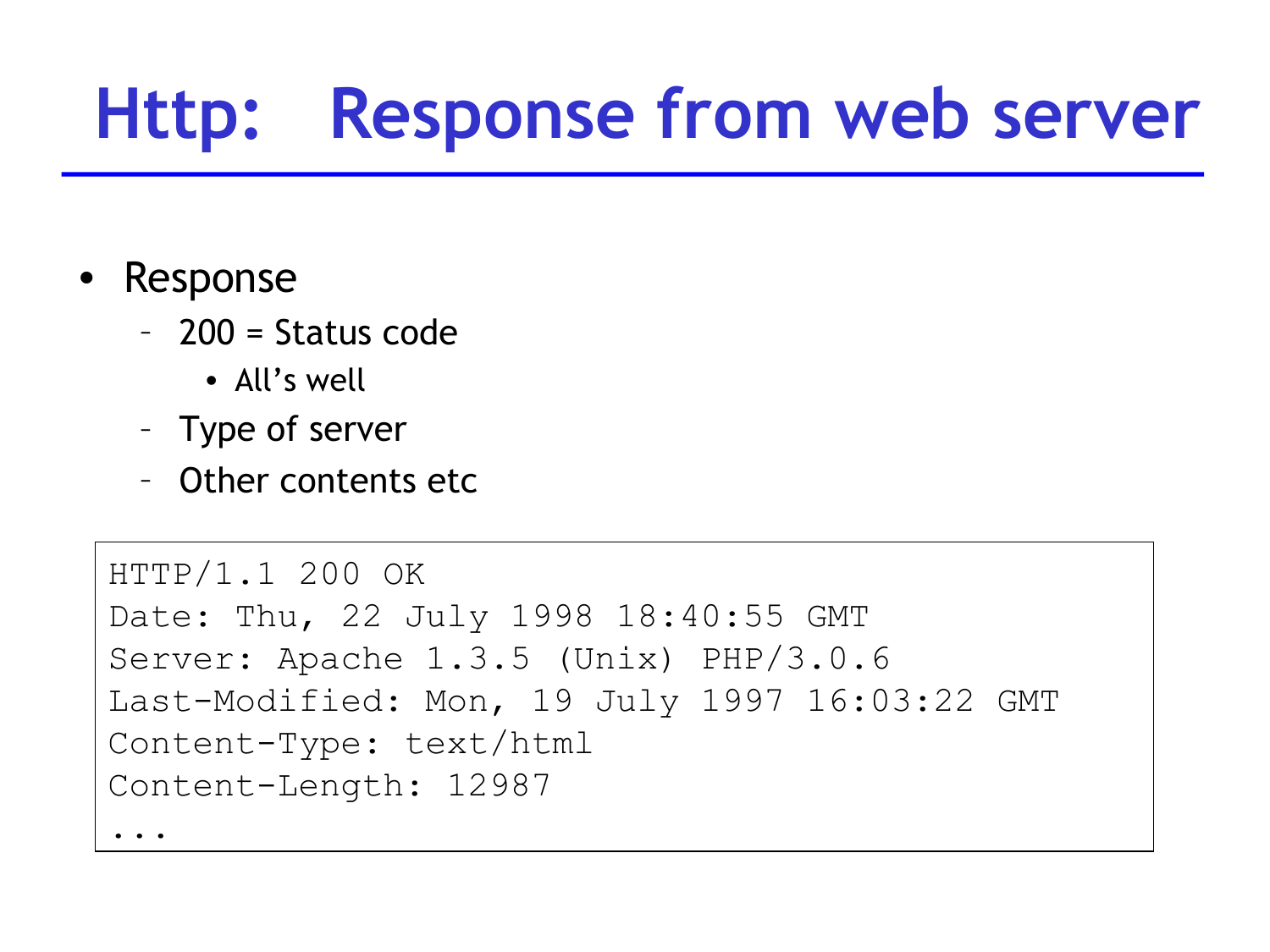## **HTTP Response Status Codes**

- 1XX: Provide information to the client
- 2XX: Correct response has occurred.
- 3XX: Browser must carry out some further action in order for the request to be successful. For example, the code 301 indicates that the resource that was requested has been permanently moved to another location.
- 4XX: Something has gone wrong; for example, the most frequent status code that is returned is 404 which indicates that the resource that has been requested cannot be found.
- 5XX: Server has experienced a problem. For example, the status code 503 indicates that the service requested has not been able to be carried out.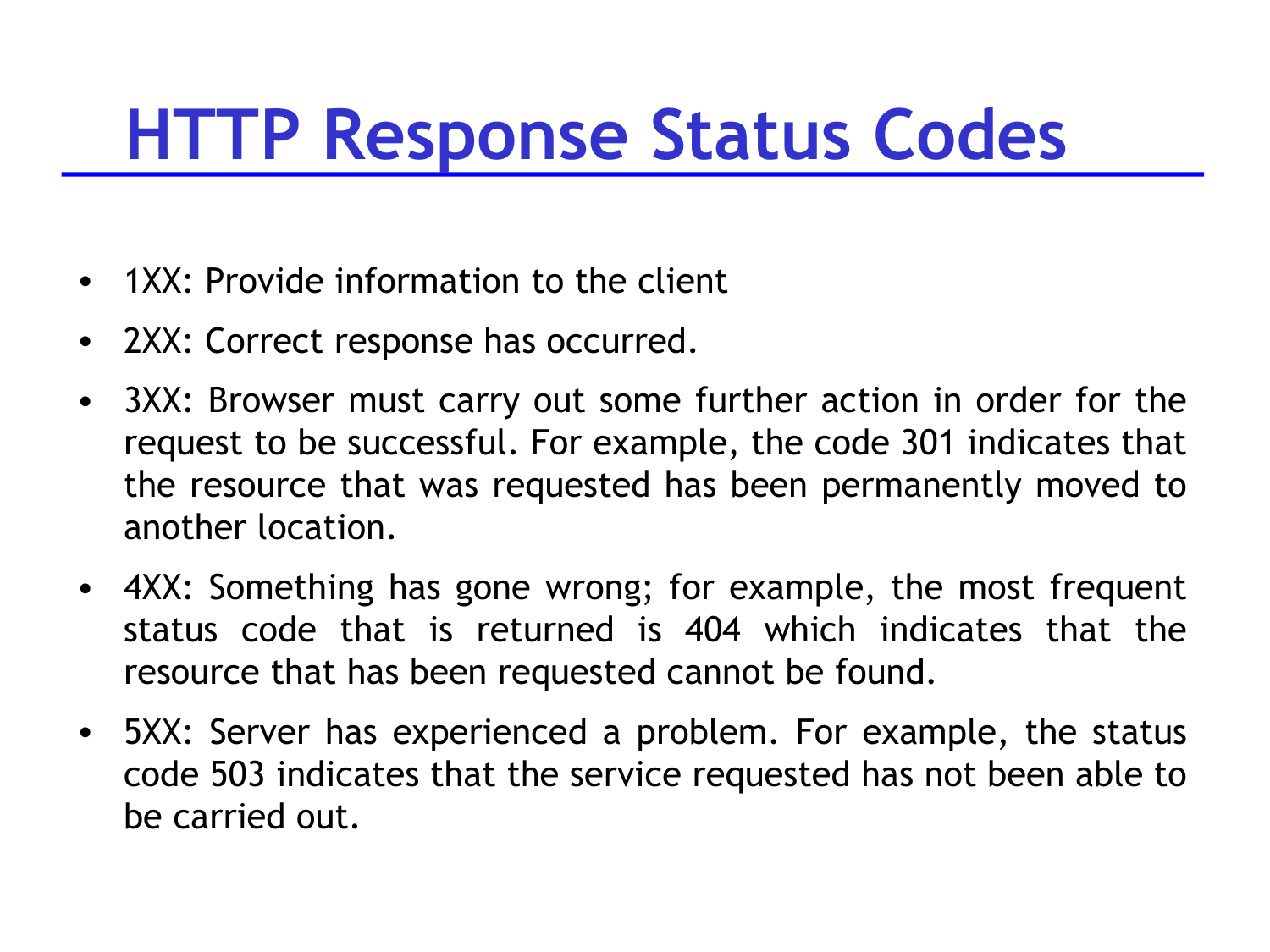## **Accessing web servers**

- Must know host name on which web server resides
- Remote web servers accessed using • URL: **http://www.dtl.com/default.asp** • OR IP address **http://207.60.134.230** Protocol Domain name Page name
- Local web servers (on same machine) accessed using machine name or *localhost*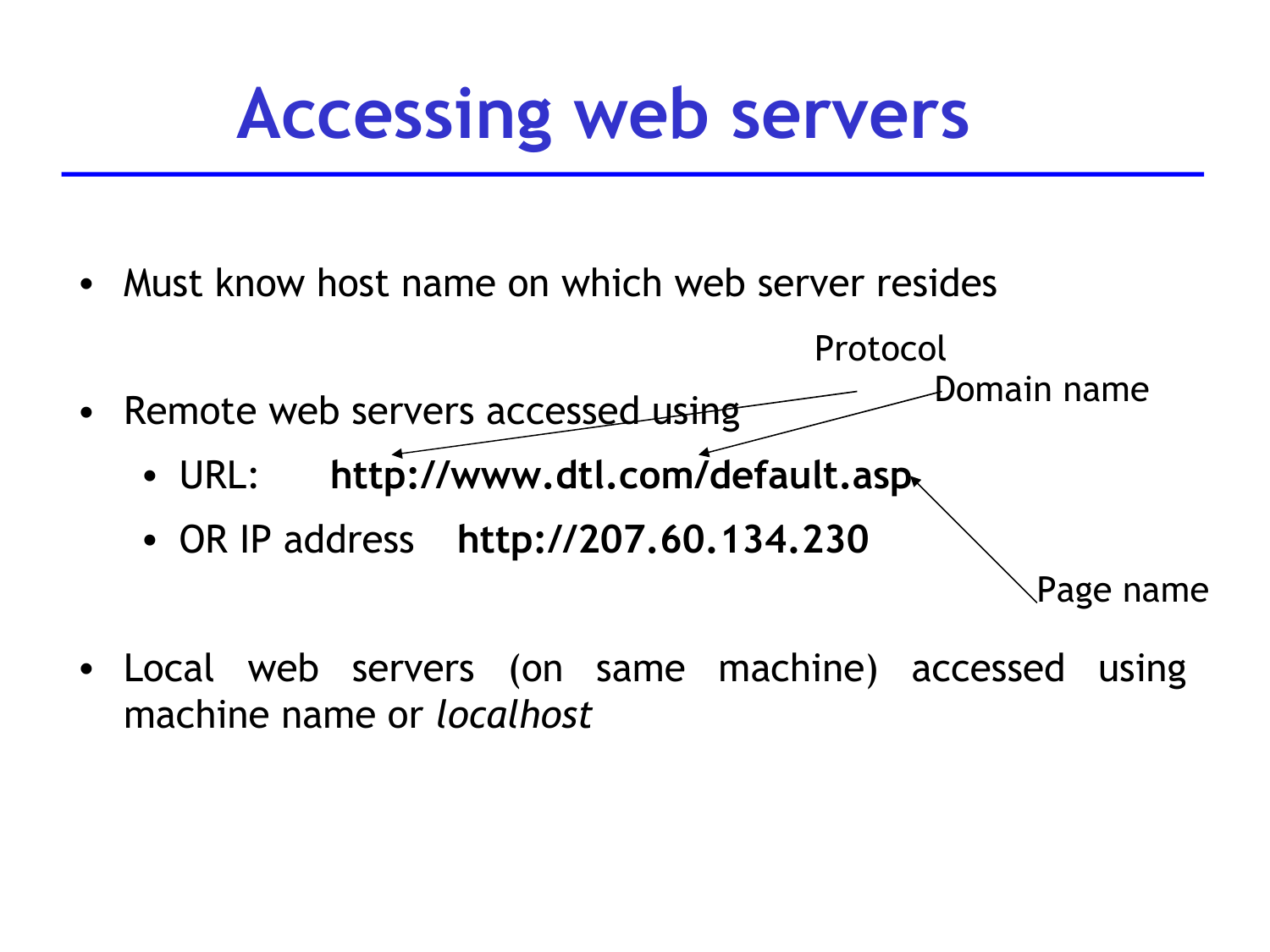## **web server functionality**

• HTTP Server (at a minimum)

But usually includes many other functions such as:

- File Transfer Protocol (FTP) server
- Simple Mail Transfer Protocol (SMTP) server (for Email)
- Web development and publishing functionality
- Support for specific server side technologies e.g. JSP, SSIs
- Security features
- And more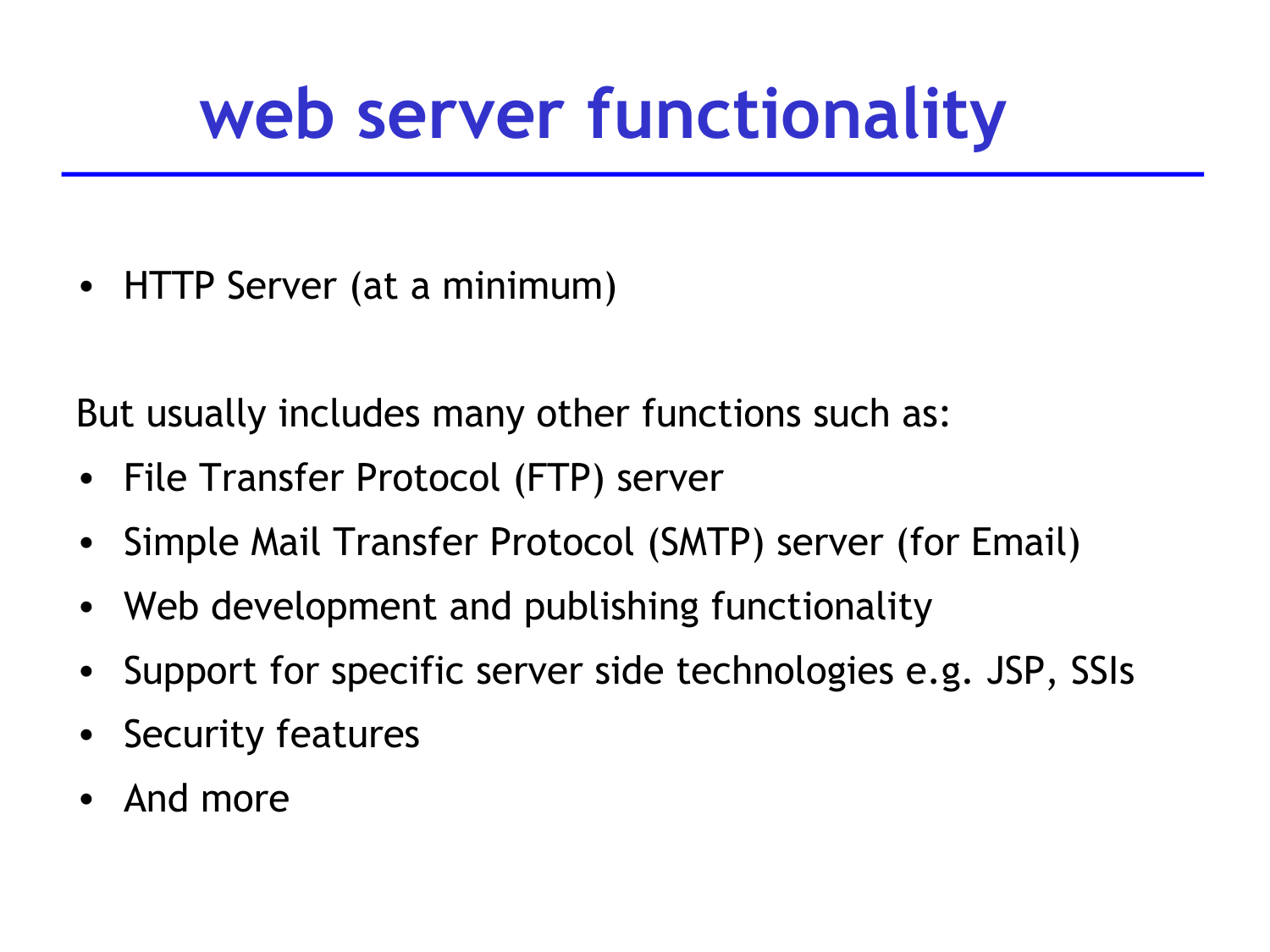### **Leading web servers**

| Server                                      | Vendor          | Comment                                                                                 |
|---------------------------------------------|-----------------|-----------------------------------------------------------------------------------------|
| <b>IIS</b><br>(Internet Information Server) | Microsoft       | <b>Bundled with Windows</b><br>operating system. Supports<br><b>Active Server Pages</b> |
| <b>Apache</b>                               | Freeware        | Free. Most used web server.                                                             |
| <b>Netscape</b>                             | <b>Netscape</b> | Free. High performance.<br>Compatible with Unix or<br><b>Windows OSs</b>                |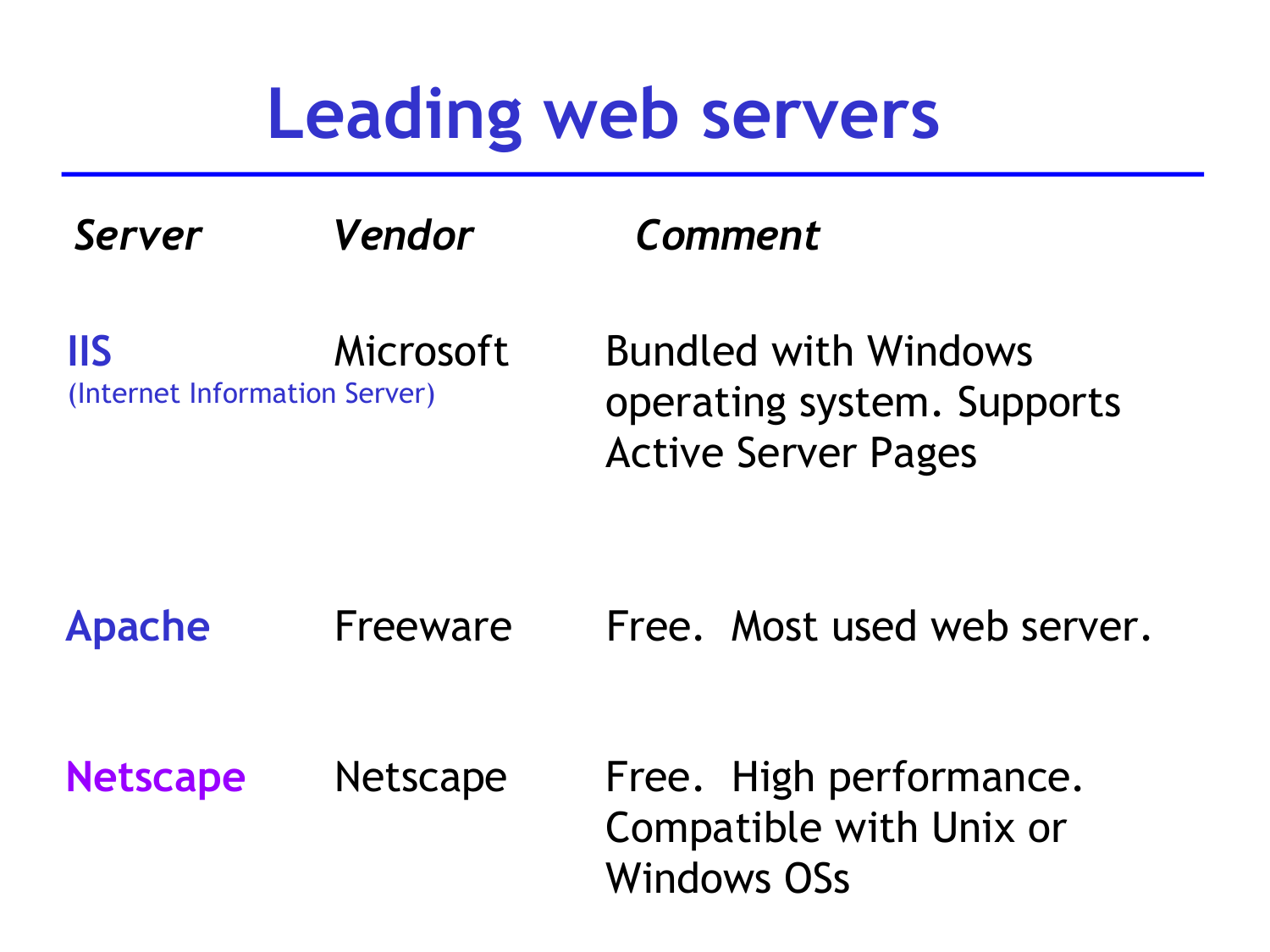## **Leading web servers**

| Server                  | Vendor      | Comment                                                    |
|-------------------------|-------------|------------------------------------------------------------|
| <b>Domino</b>           | <b>IBM</b>  | Supports multiple operating<br>systems. About \$500        |
| <b>ONE</b><br>webserver | <b>SUN</b>  | Cost about \$1500. Supports<br>multiple operating systems. |
| <b>Sambar</b>           | Freeware    | Free                                                       |
| <b>Zeus</b>             | <b>Zeus</b> | About \$1,500                                              |

Plus hundreds more…. E.g. Blazix

See

[ttp://www.macronimous.com/resources/web\\_servers\\_demystifyed.asp](http://www.macronimous.com/resources/web_servers_demystifyed.asp) http://www.serverwatch.com/tutorials/article.php/1363221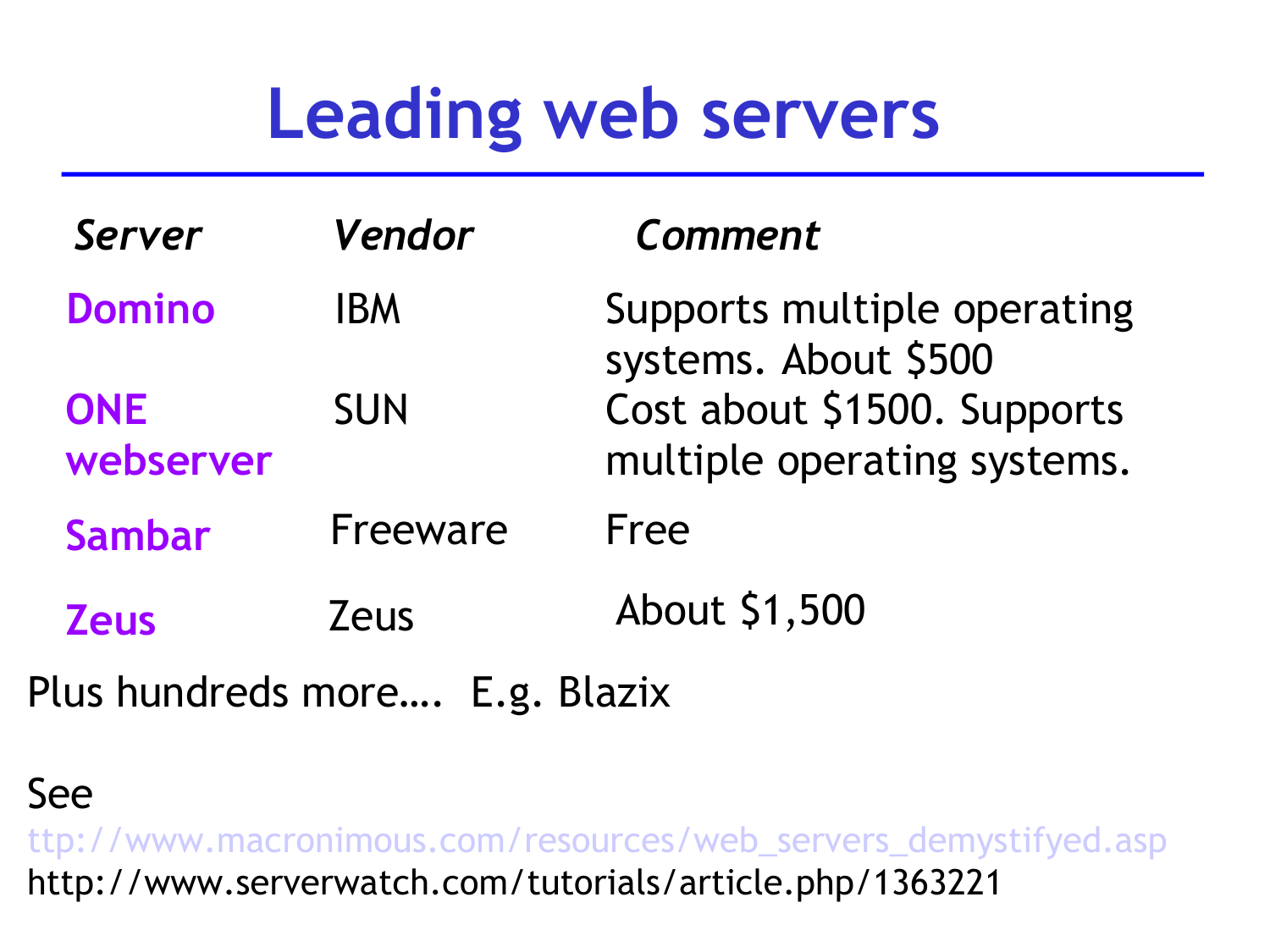#### **Market Share for Web Servers**

| <b>Developer</b> | <b>July 2005</b> | <b>Percent</b> | August 2005 | <b>Percent</b> | <b>Change</b> |
|------------------|------------------|----------------|-------------|----------------|---------------|
| <b>Apache</b>    | 47030635         | 69.60          | 48895205    | 69.46          | $-0.14$       |
| <b>Microsoft</b> | 13871645         | 20.53          | 14384006    | 20.43          | $-0.10$       |
| <b>Sun</b>       | 1842812          | 2.73           | 1864788     | 2.65           | $-0.08$       |
| <b>Zeus</b>      | 608121           | 0.90           | 580675      | 0.82           | $-0.08$       |

Source: http://news.netcraft.com/archives/2005/08/01/web\_server\_survey\_turns\_10\_finds\_70\_million\_sites.html

70 million domains surveyed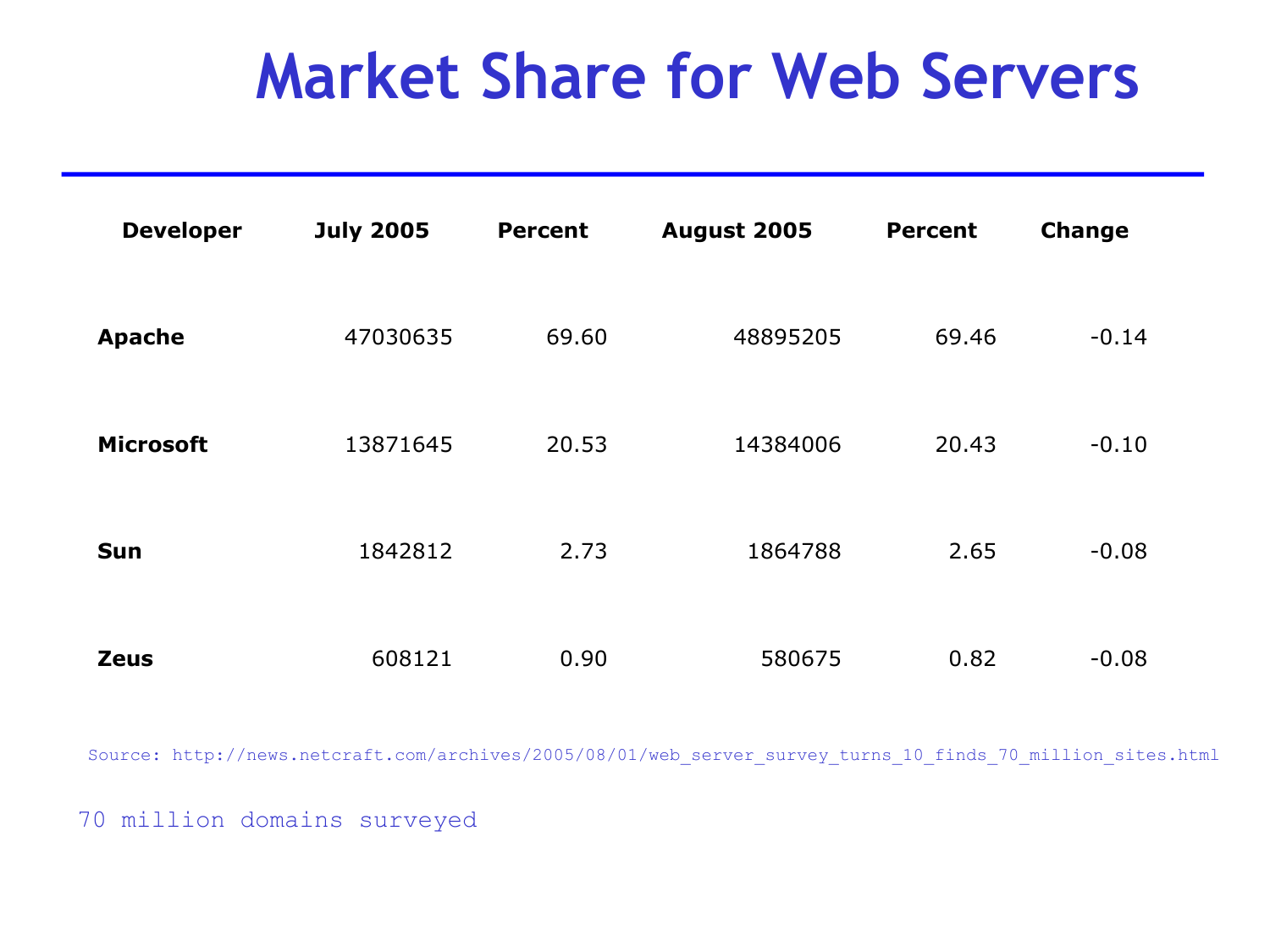#### **Web server market share top 1000 companies**

**Source:<http://www.port80software.com/surveys/top1000webservers/>May 2005**



Survey of top 1000 companies Conclusions?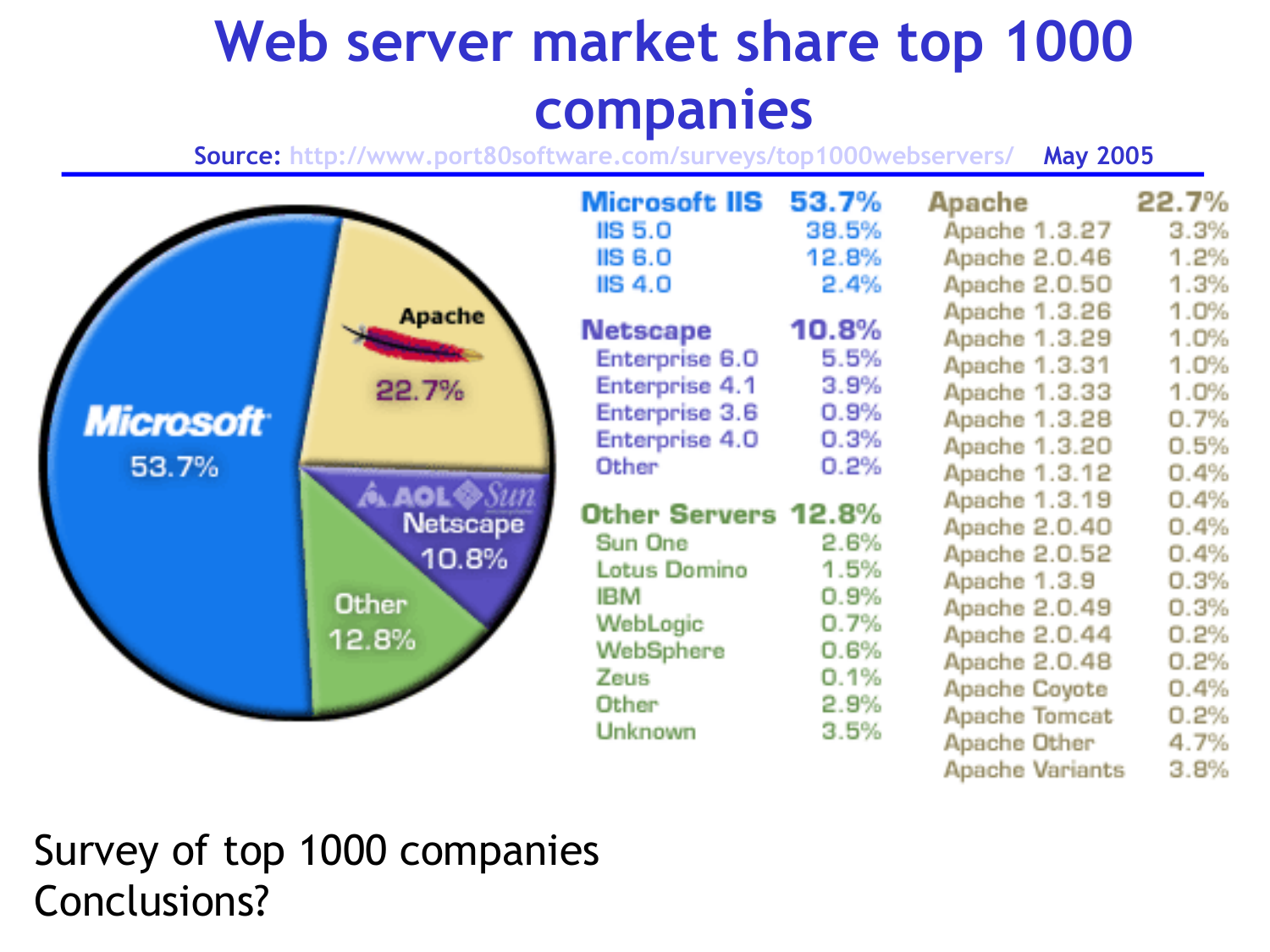## **Comparisons**

| <u>Server</u>             | <b>Performance Reliability</b> |    | <u>Ease of Use</u> | <b>Support</b> |
|---------------------------|--------------------------------|----|--------------------|----------------|
| <b>IIS</b>                | 9                              | 9  | 8                  | 8              |
| Apache                    | 10                             | 10 | 6                  | 9              |
| <b>Netscape</b>           | 9                              | 10 | 8                  | 8              |
| Sambar<br><b>features</b> | 8                              | 10 | 10                 | $\overline{2}$ |

Source: serverwatch.com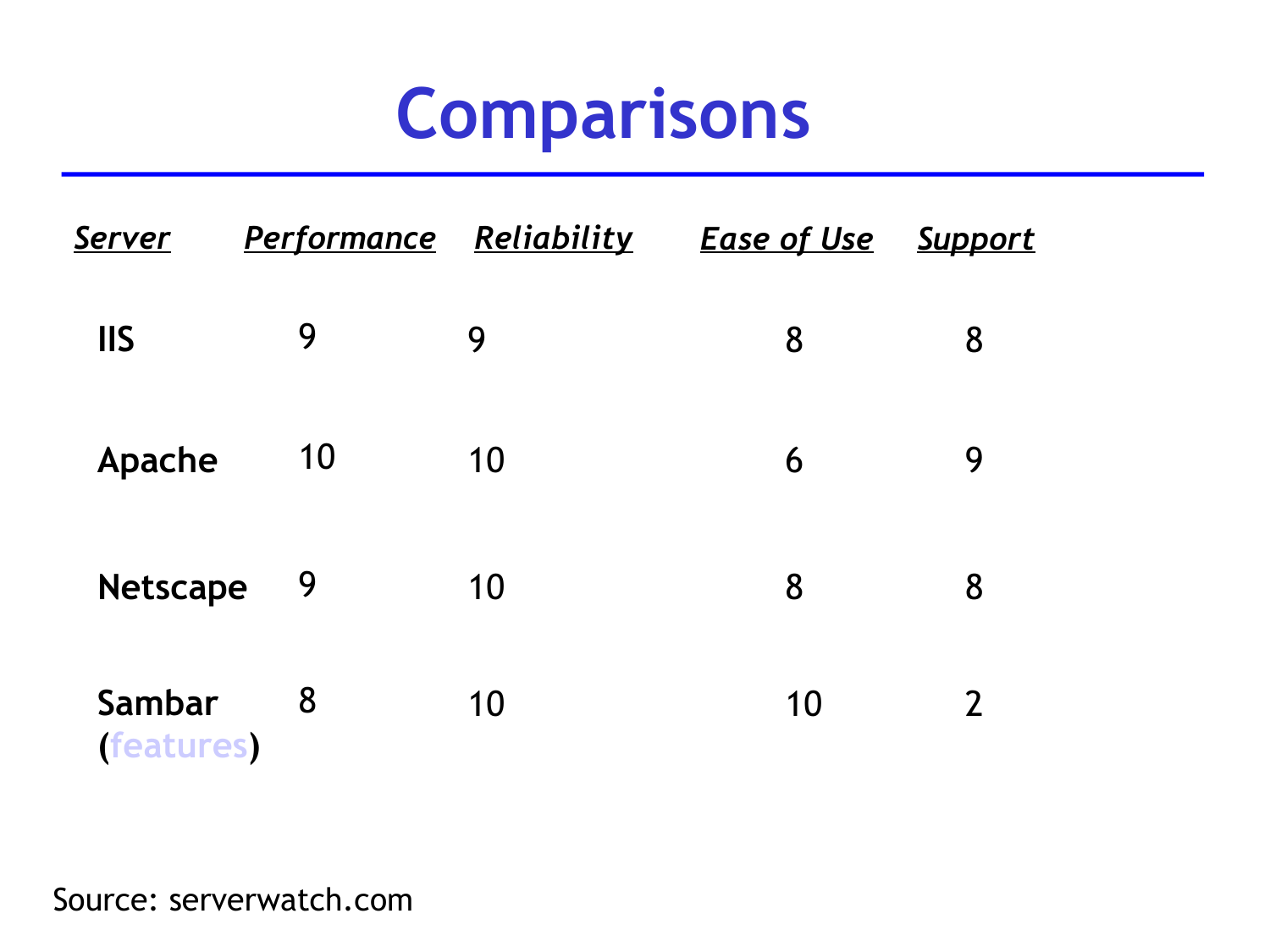## **Selecting a web server**

#### Various criteria

#### **Performance**

e.g. how many client requests per second can be processed? Load balancing?

#### **Reliability**

How robust is the web server? How liable to crash? How easily recovered?

#### **Ease of Use**

How easy to set up , administer, learn?

#### **Support**

What support is provided by the

vendor?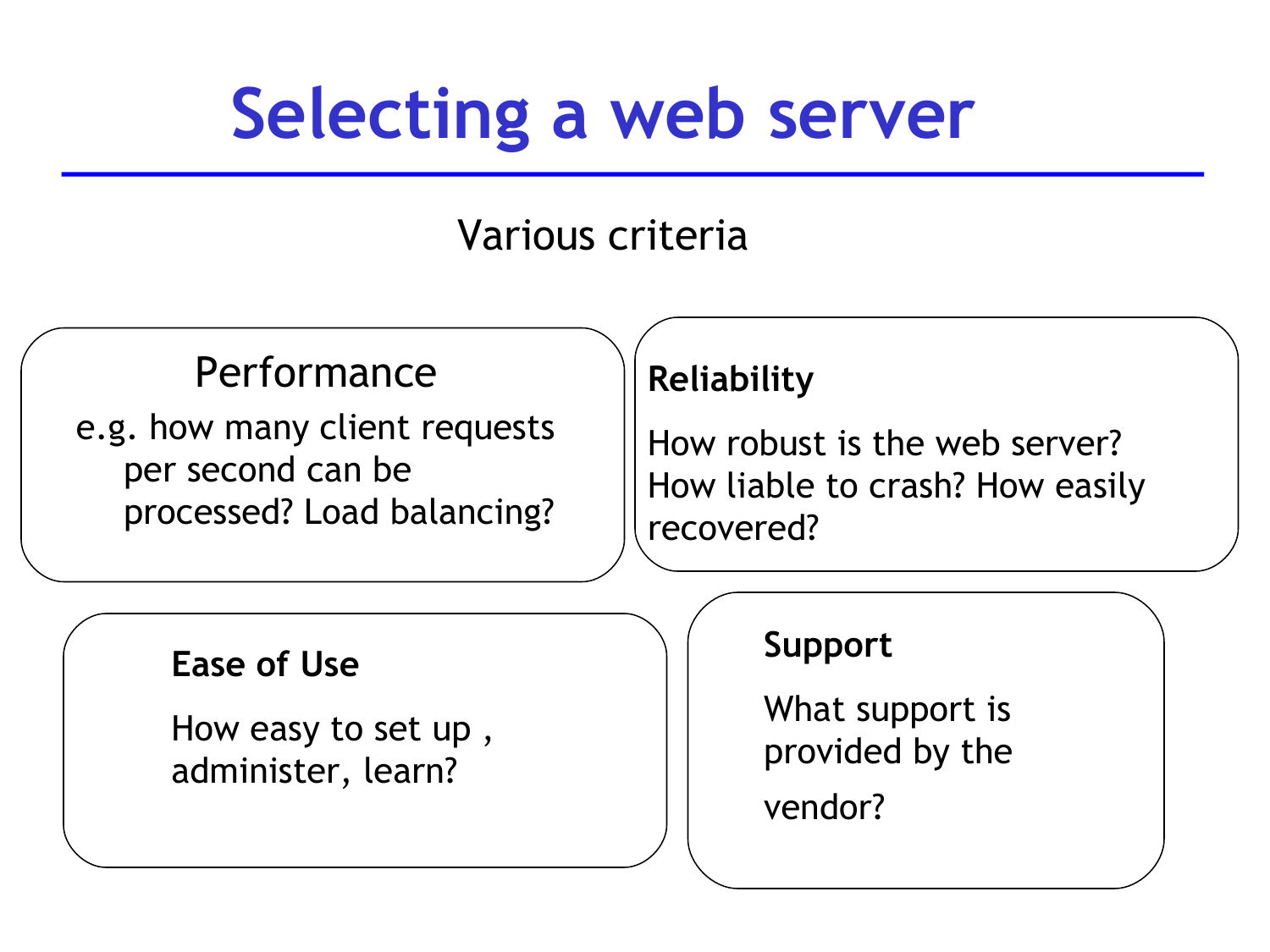# **Selecting a web server (cont.)**

#### **Price**

How must does it cost to

buy and maintain?

#### **Security**

What security functionality

is offered? e.g. SSL?

#### **Functionality**

•**server side techologies supported?** 

**(as add-ons? – e.g. TomCat for Apache)**

**e.g. ASP? JSP? CGI? etc**

•**Logging**

•**Proxy server** 

#### **Operating system**

What operating system(s) does the web server support?

See<http://www.serverwatch.com/tutorials/article.php/1363221> for examples of assessments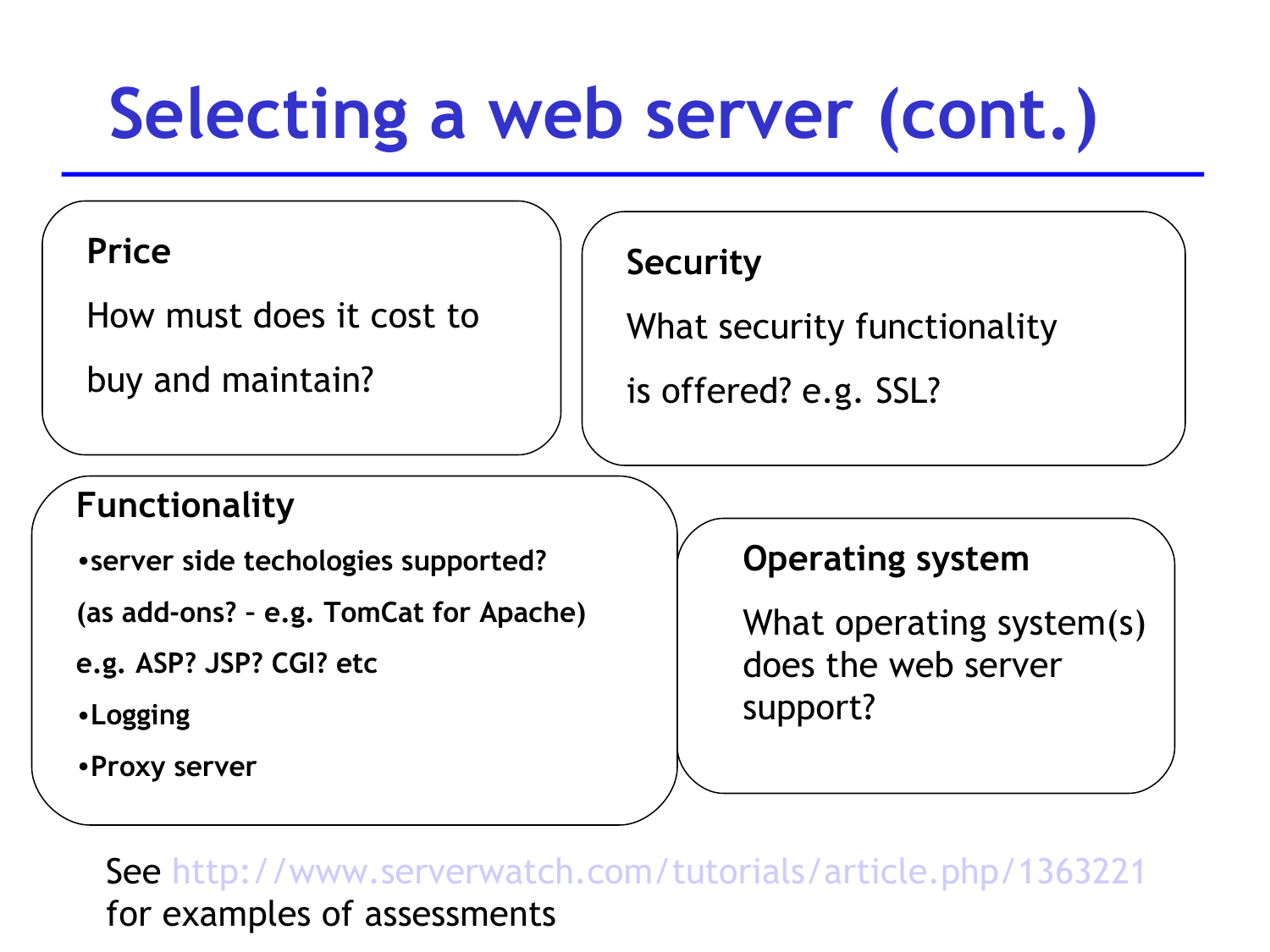

**Proxy server**: specific purpose web server:

In an enterprise that uses the Internet, the **proxy server**  is like a "buffer" between user computers' and the Internet.

The proxy server sits between the users' workstations and the Internet so that the enterprise can ensure security and improved performance. It intercepts all requests to the real server to see if it can fulfill the requests itself. If not, it forwards the request to the real server.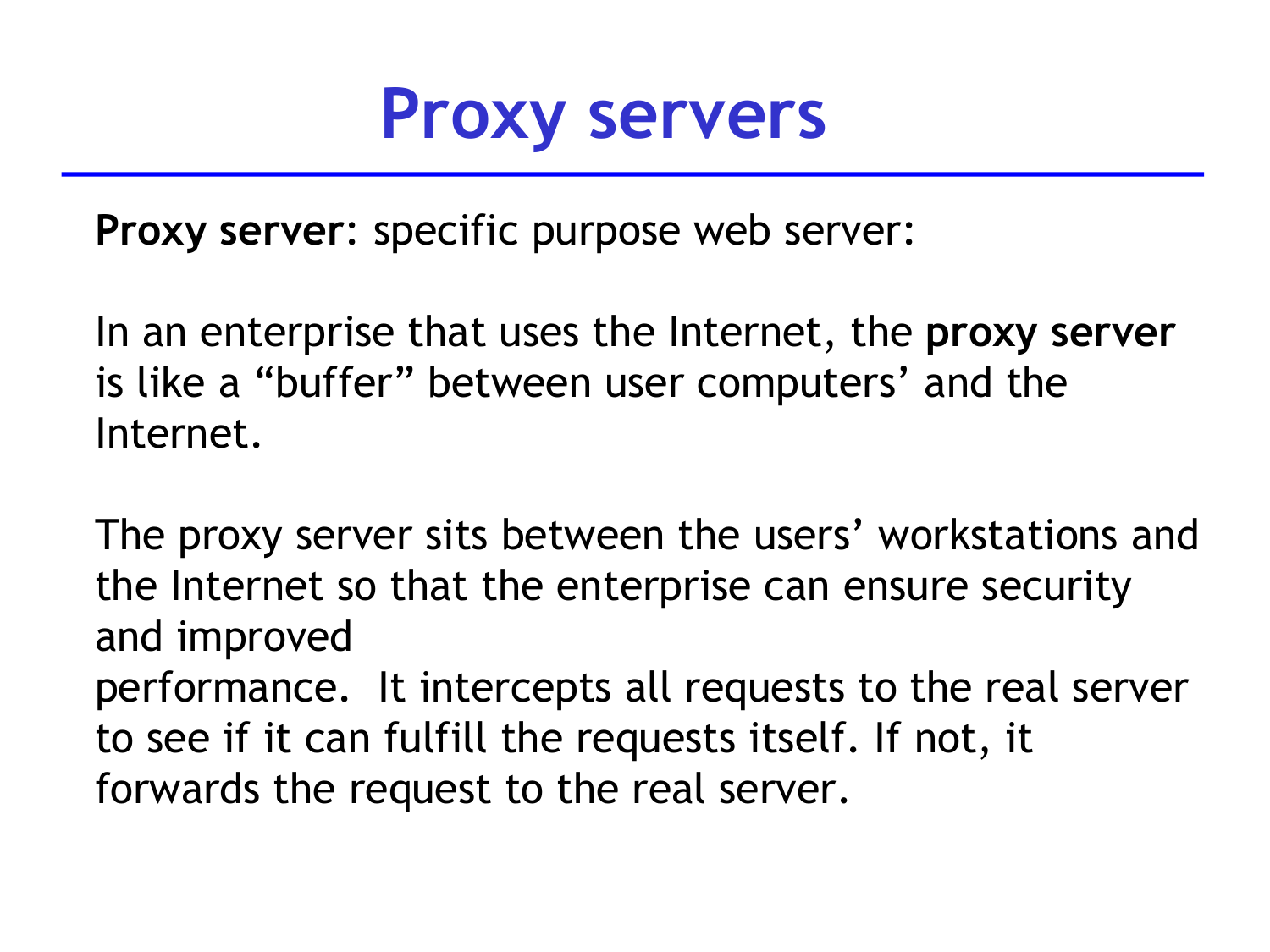

- **Improved performance**  $\rightarrow$  caching reduces external requests (View/Refresh forces external request)
- **Security**  $\rightarrow$  filters requests/ firewall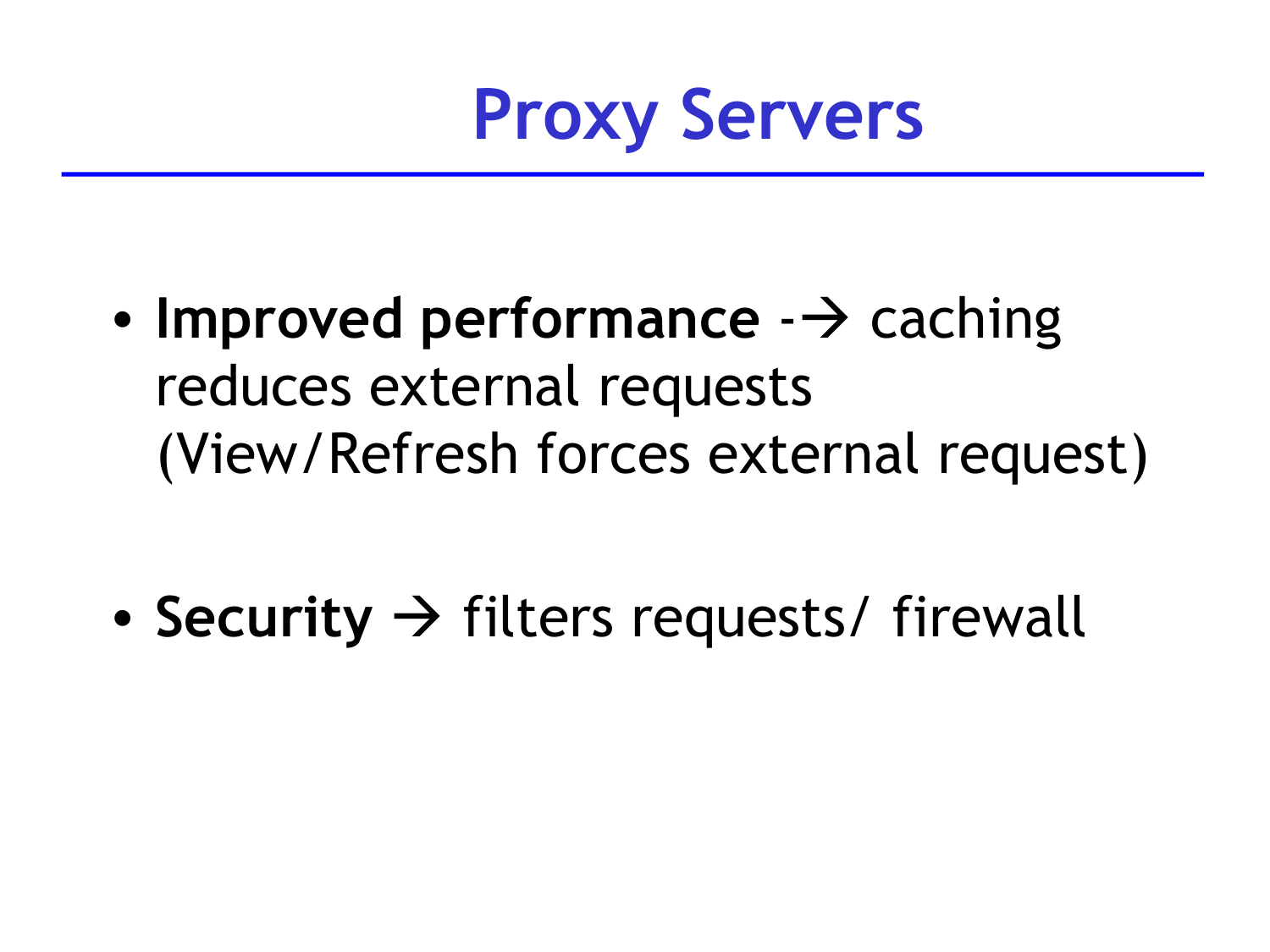

- More details on examples of web servers
- IIS
- Apache
- Blazix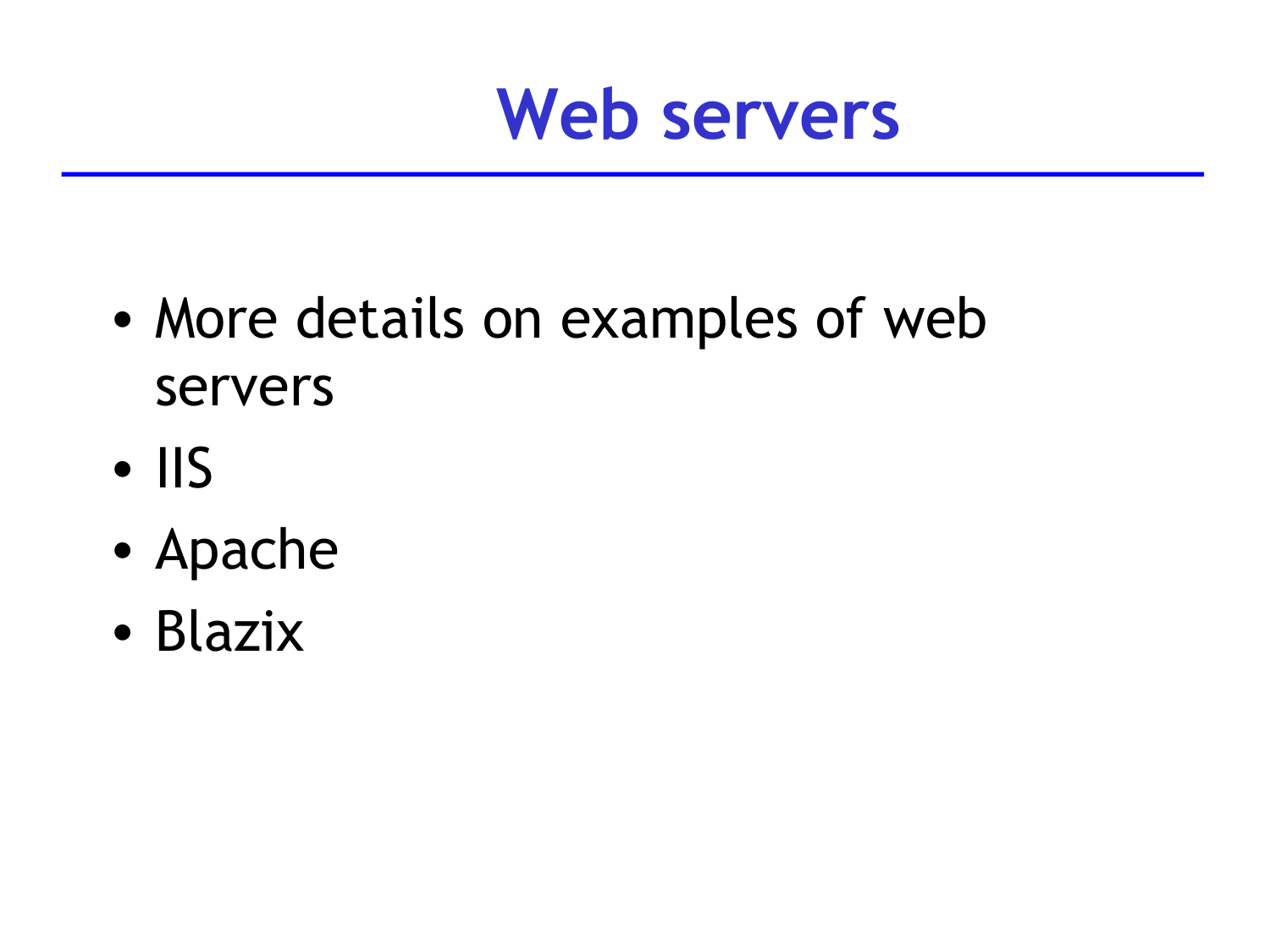## **Internet Information Server**

- •IIS supplied by Microsoft
- •Enterprise level web server
- •Popular with large corporations
- •Must run on Windows operating system

•Usually associated with web applications built using Active Server Pages

•Also supports CGI and Server side includes

•Scaled down version of IIS is called Personal Web Server (PWS) – good for small businesses, individuals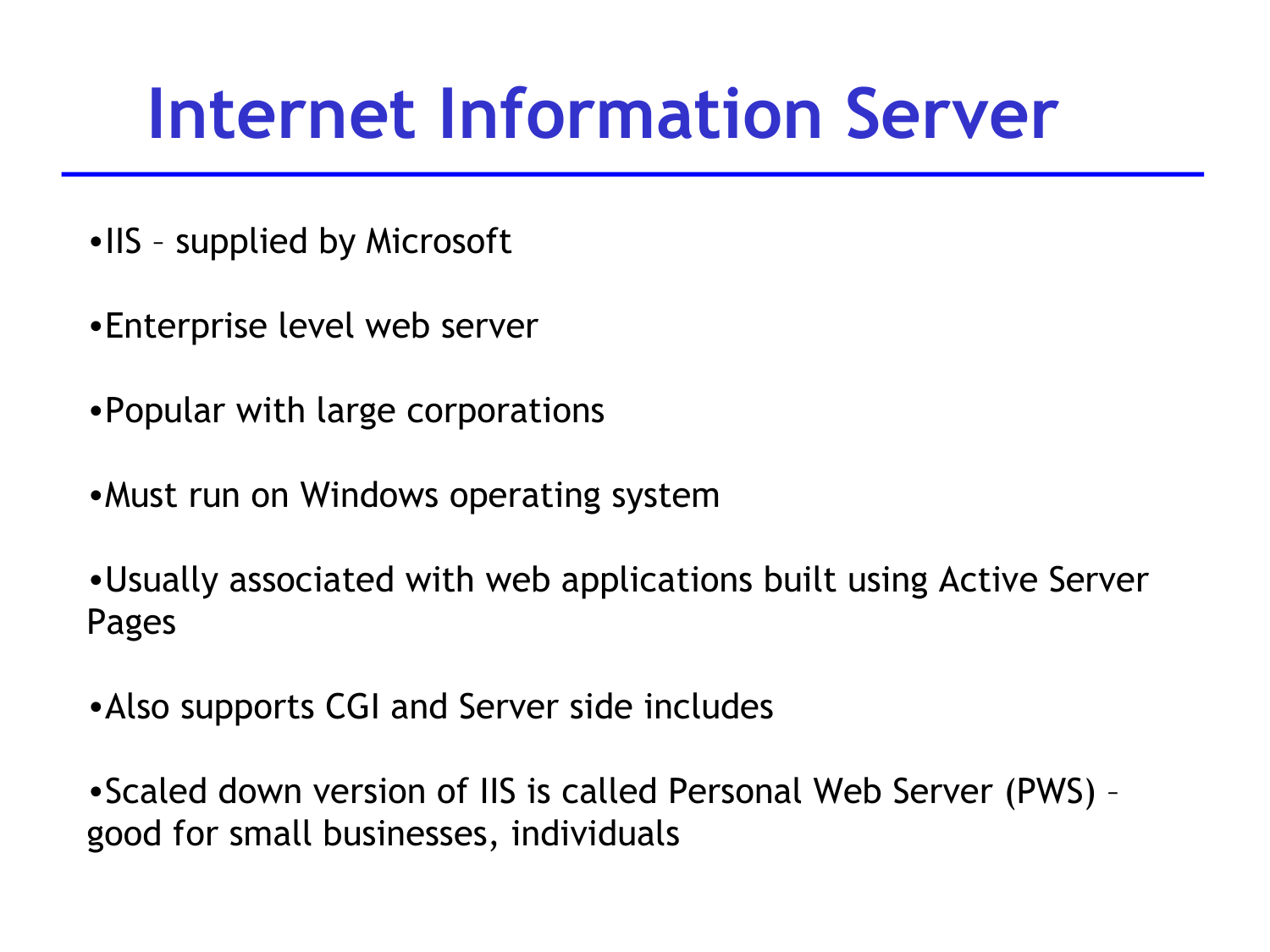### **Apache web server**

Most popular web server (almost 70% of all web sites use it – Apache.org July 2005)

Freeware.

Frequent updates. Maintained by the Apache Software Foundation - Website www.apache.org [Welcome! - The Apache Software Foundation.htm](file:///home/pptfactory/temp/20100414083703/../../../../../$DIT/2005-2006/Web Dev1/Lectures/Welcome! - The Apache Software Foundation.htm)

Runs on Unix, Linux and Windows operating systems

Supports a range of server-side technologies, but can require additional software installation

To support Java server pages, need **Tomcat** with Apache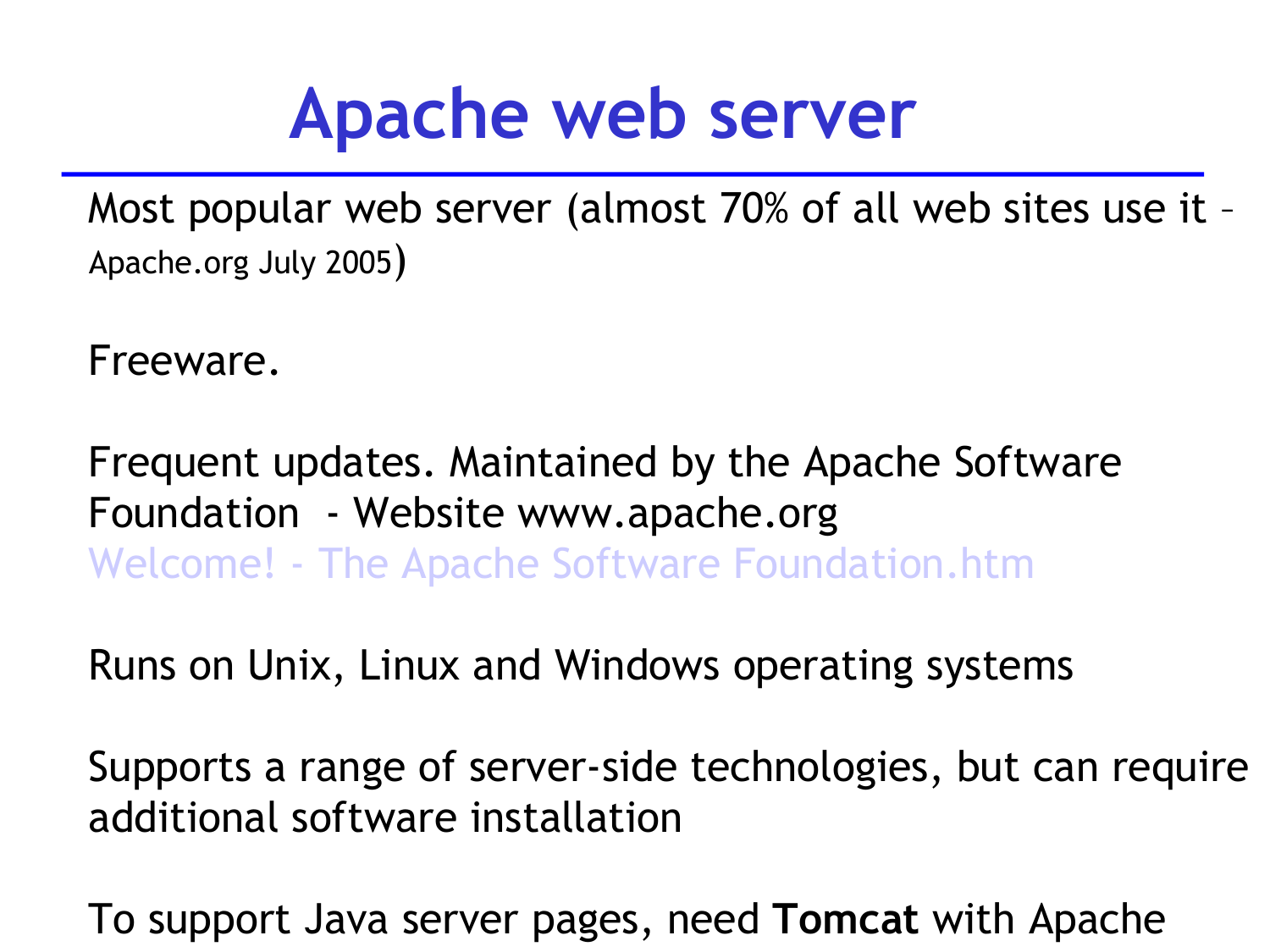

- Lightweight web server (about 1.5M)
- Supports java technologies (JSP, servlets etc
- Similar to Tomcat in configuration and interface see directories..
- Freeware
- Limited support
- Available at [www.blazix.com](file:///home/pptfactory/temp/20100414083703/../../../../../../$DIT/Web Dev 2/Week2 29 Sept/Blazix Java Application-Web Server.htm)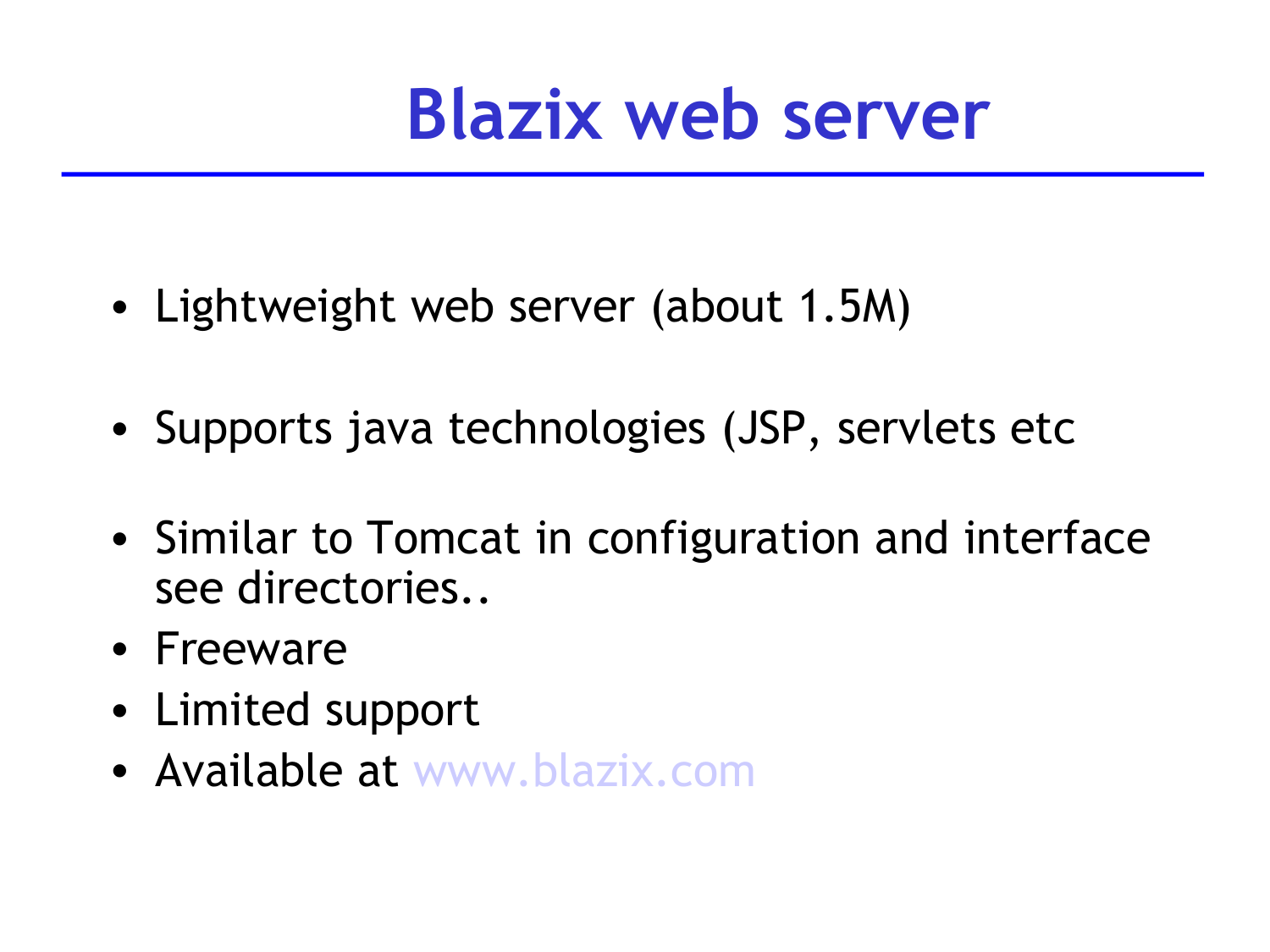## **Apache web server: Tomcat**

To support java server pages, require additional software: **Tomcat**

**Tomcat** is a free open source implementation of java server pages and java servlets, developed as part of the Jakarta project under the Apache Software Foundation

Tomcat can be used with Apache web server, or in standalone mode (It can also be installed to work with IIS or Netscape..)

**More info at: http://www.ccl.net/cca/software/UNIX/apache/tomcatfaq.shtml**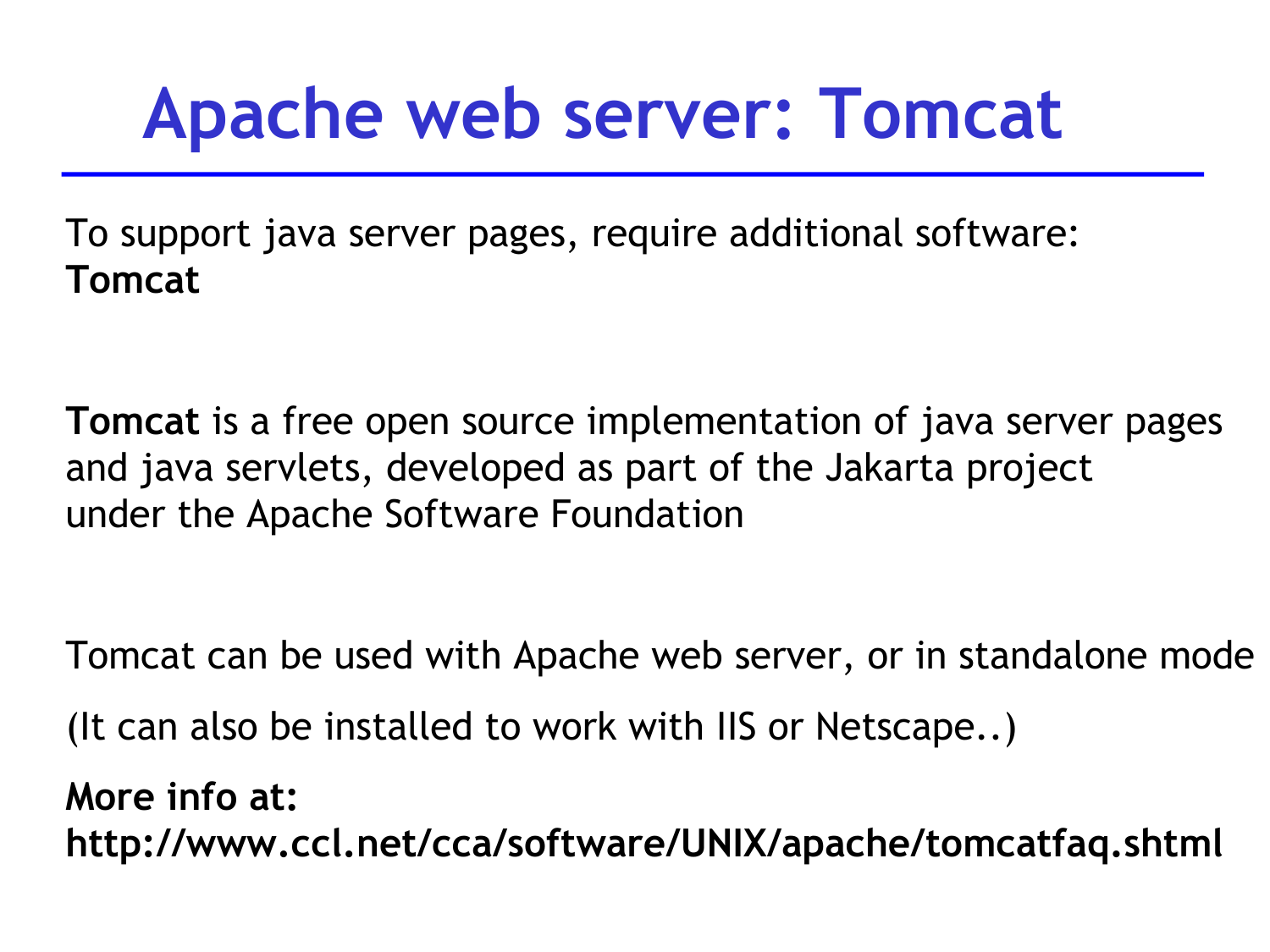## **Tomcat Operation**

- To use Tomcat web server working need to know about:
- Environment variables
- How to start and stop the server
- How to configure Tomcat to pick up web files from your directory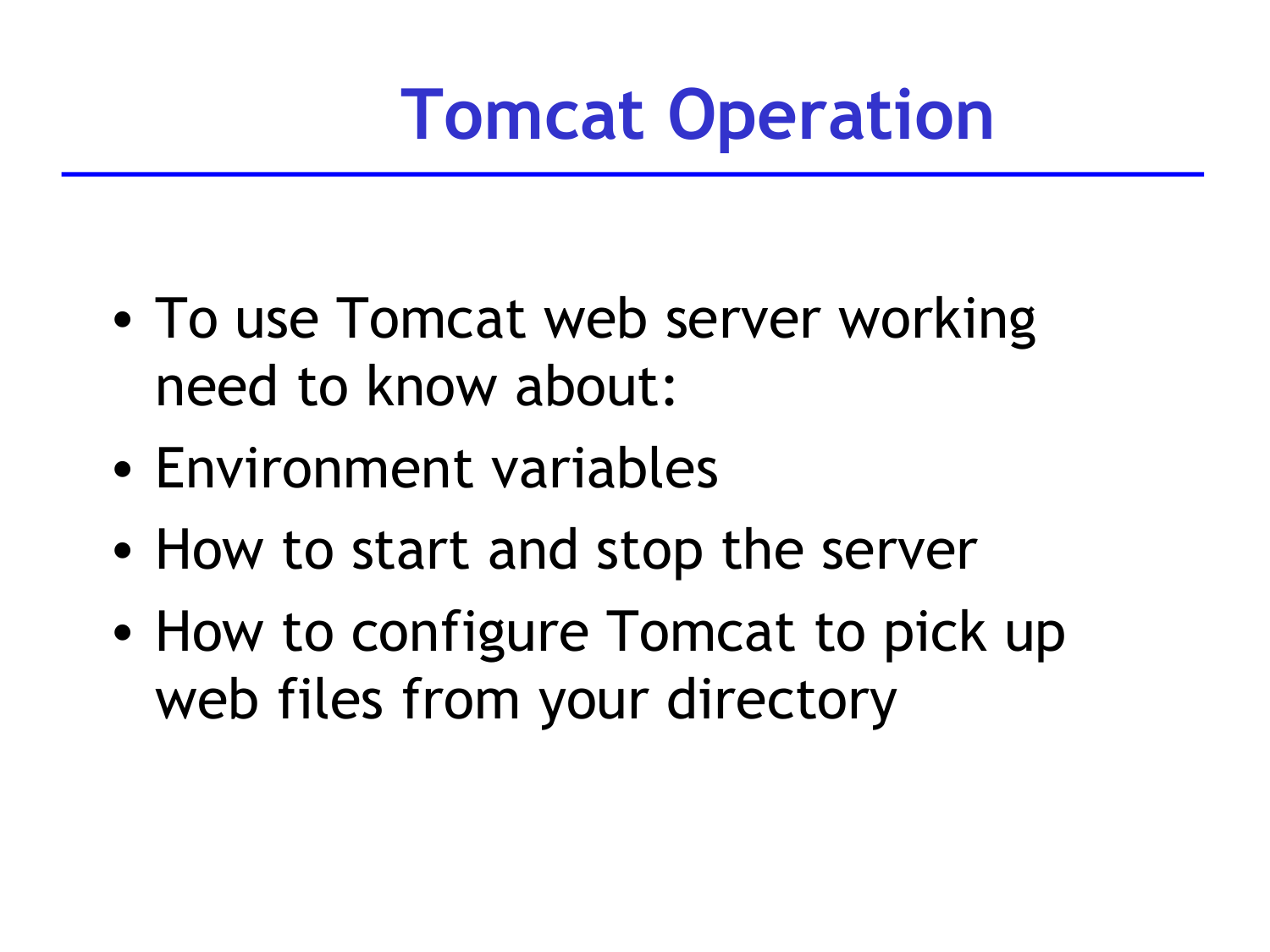## **Tomcat Installation**

**Should be installed on lab machine but may want to install to zip drive**

Extract source zip file into a directory on hard disk. Default directory is jakarta-tomcat-*version#.*

A set of subdirectories are automatically created (bin, conf, doc etc)

**Tomcat uses two environment variables:**

**environment variables JAVA\_HOME and CATALINA\_HOME**

point to directory containing JDK I.e. c:\jdk.1….

Access through MS-DOS<br>
C:\jakarta...etc Or control panel

point to directory containing

Tomcat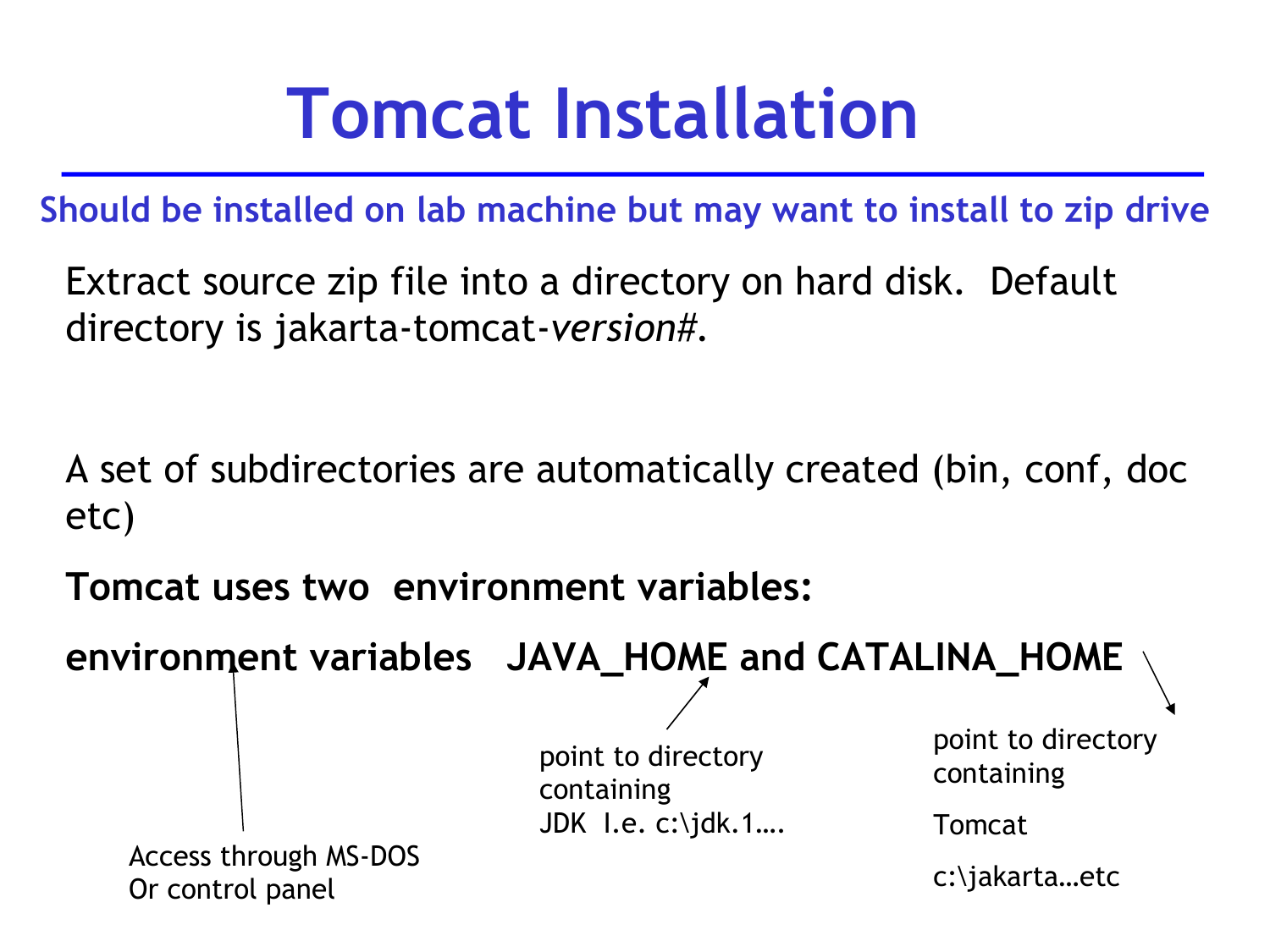## **Tomcat environment variables**

- *Java\_home* points to directory in which jdk is held
- *Catalina\_home* points to tomcat directory  $(e.g. c:\overline{apache}$  tomcat 5.0) - in Tomcat version 5, it should be automatically created.
- Both can be set through DOS e.g. **set Java\_Home=C:\jdk1.4…..**
- Will need to do this if either is incorrect on your machine OR if you're installing Tomcat to a ZIP or USBkey drive.
- If installing to ZIP or USB key drive, could edit the startup.bat command so that it always sets the environment variables correctly (by adding the two SET commands)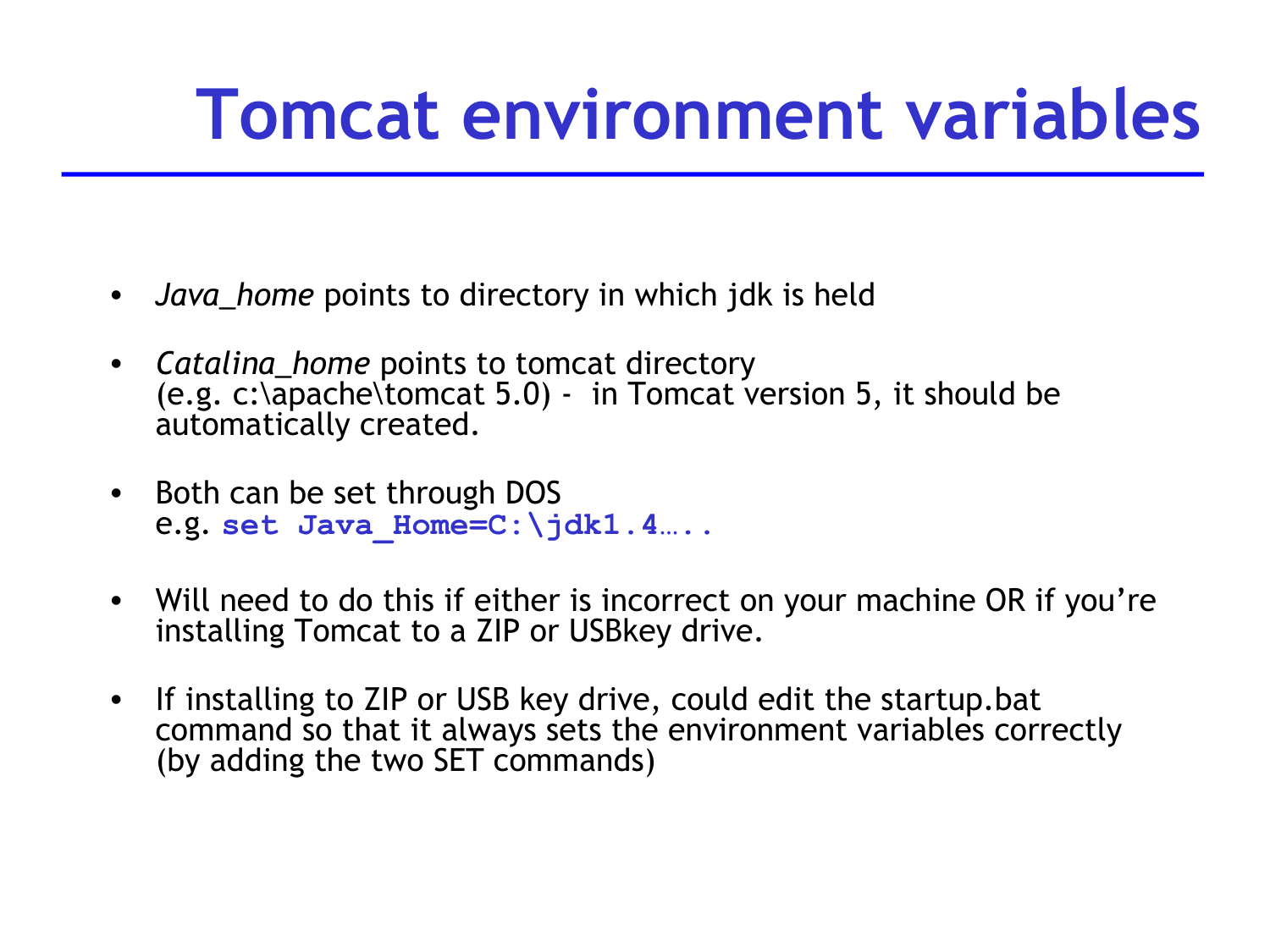## **Tomcat - Starting up**

From DOS prompt, go to directly where TomCat is installed e.g. C:\jakarta-tomcat-….

Go to the subdirectory  $\lambda$ bin

To START: Type: startup into the DOS prompt

This will start up Tomcat in another DOS window.

Tomcat server executes on TCP port 8080 (in case another server is using the default port 80)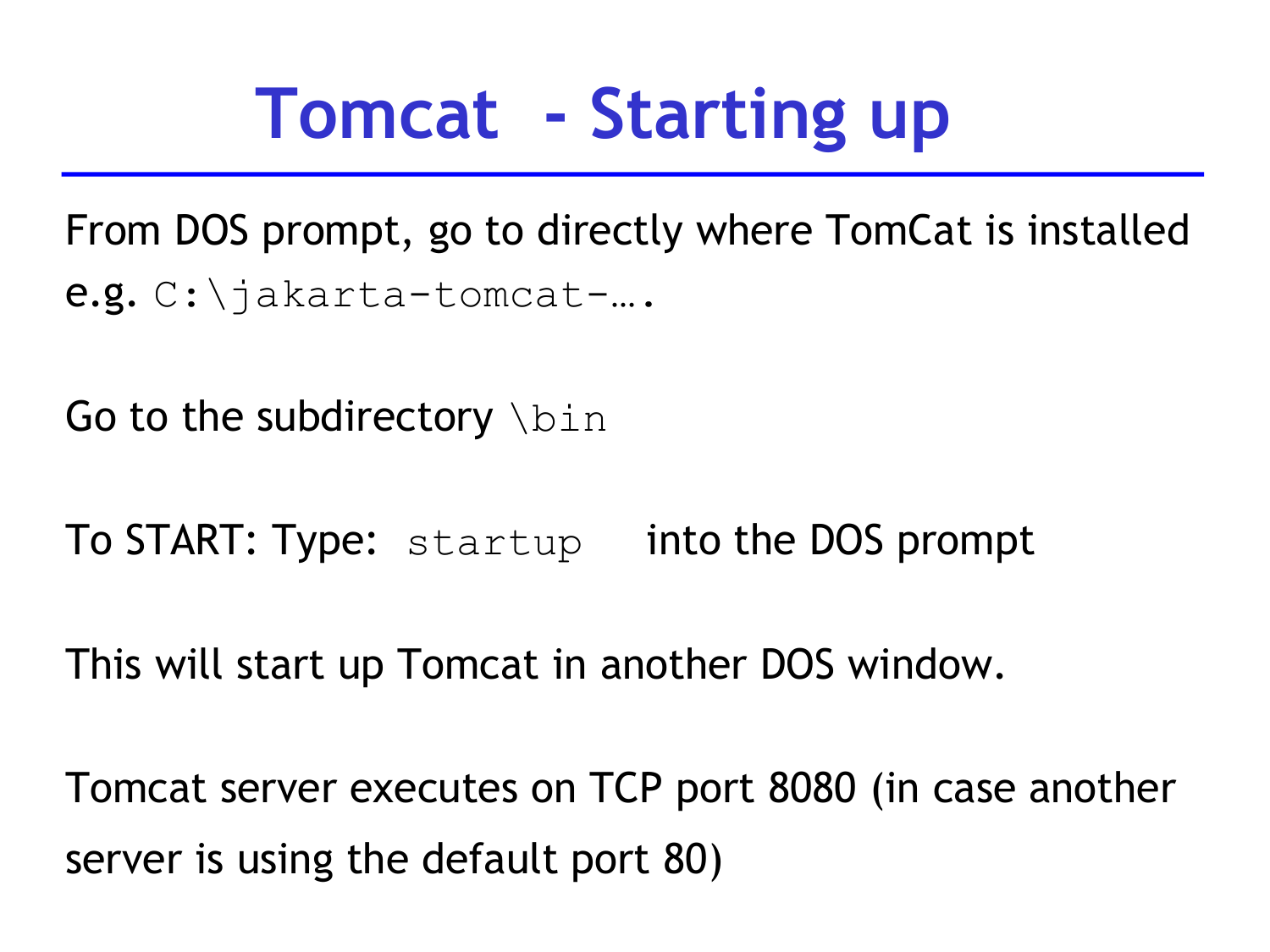## **Tomcat - Test/Stop**

To TEST: To test Tomcat, in browser type URL: http://localhost:808[0/](http://local-host:8080/)

(or [http://127.0.0.1:8080/\)](http://127.0.0.1:8080/)

This will access the Tomcat documentation welcome page if server working properly

**To STOP Tomcat when it is running : type** shutdown at DOS prompt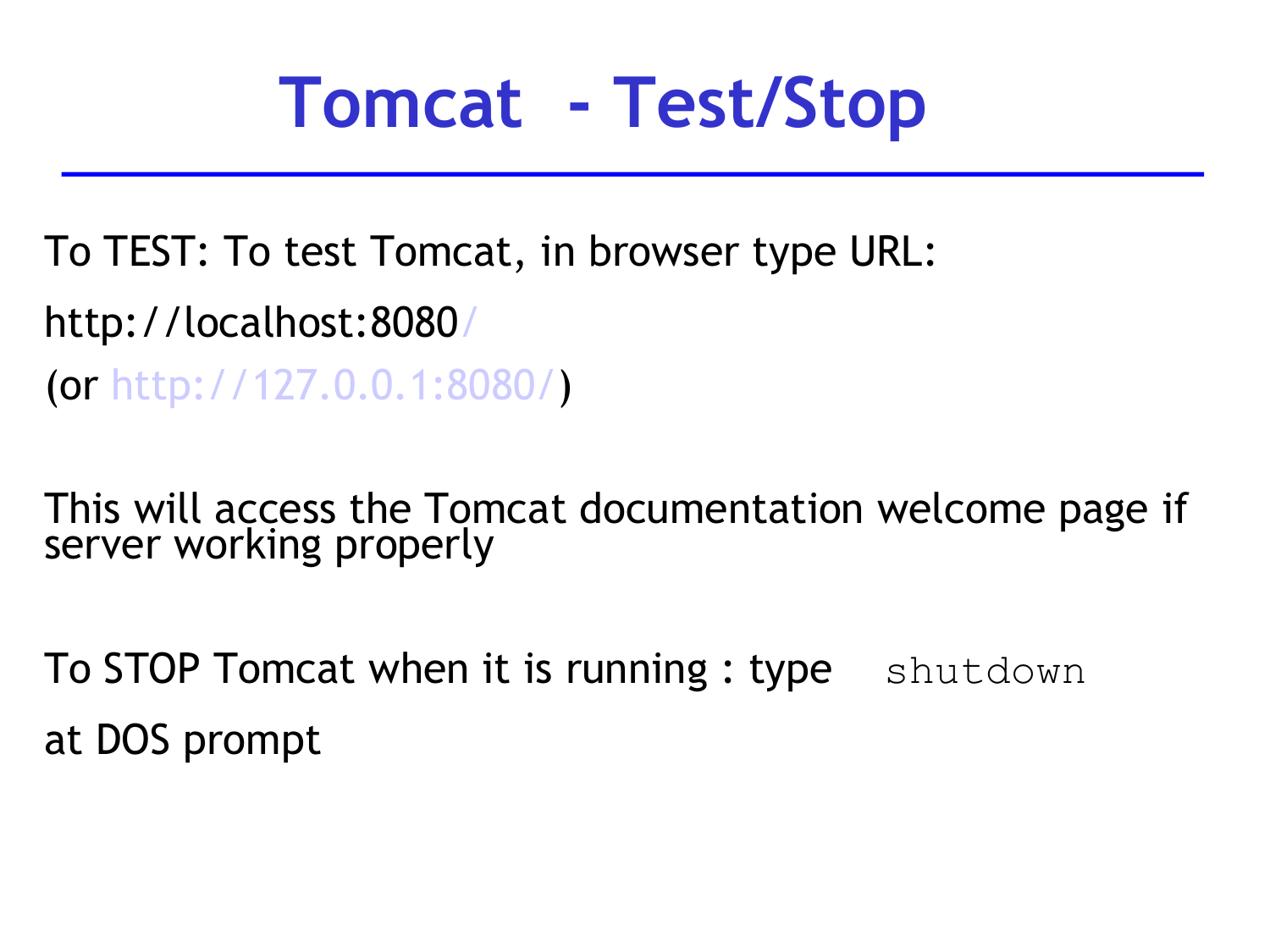### **To configure Tomcat to find web files from your directory(e.g. U:\ drive)**

- By default, Tomcat looks in its own WEBAPPS directory for web application files (e.g. jsps, html etc)
- To hold application files elsewhere, need to edit the *server.xml* configuration file (in the \conf directory) to look in alternate location. Both <host> and <context> element need to be changed -
- Always make a backup of server.xml before changing!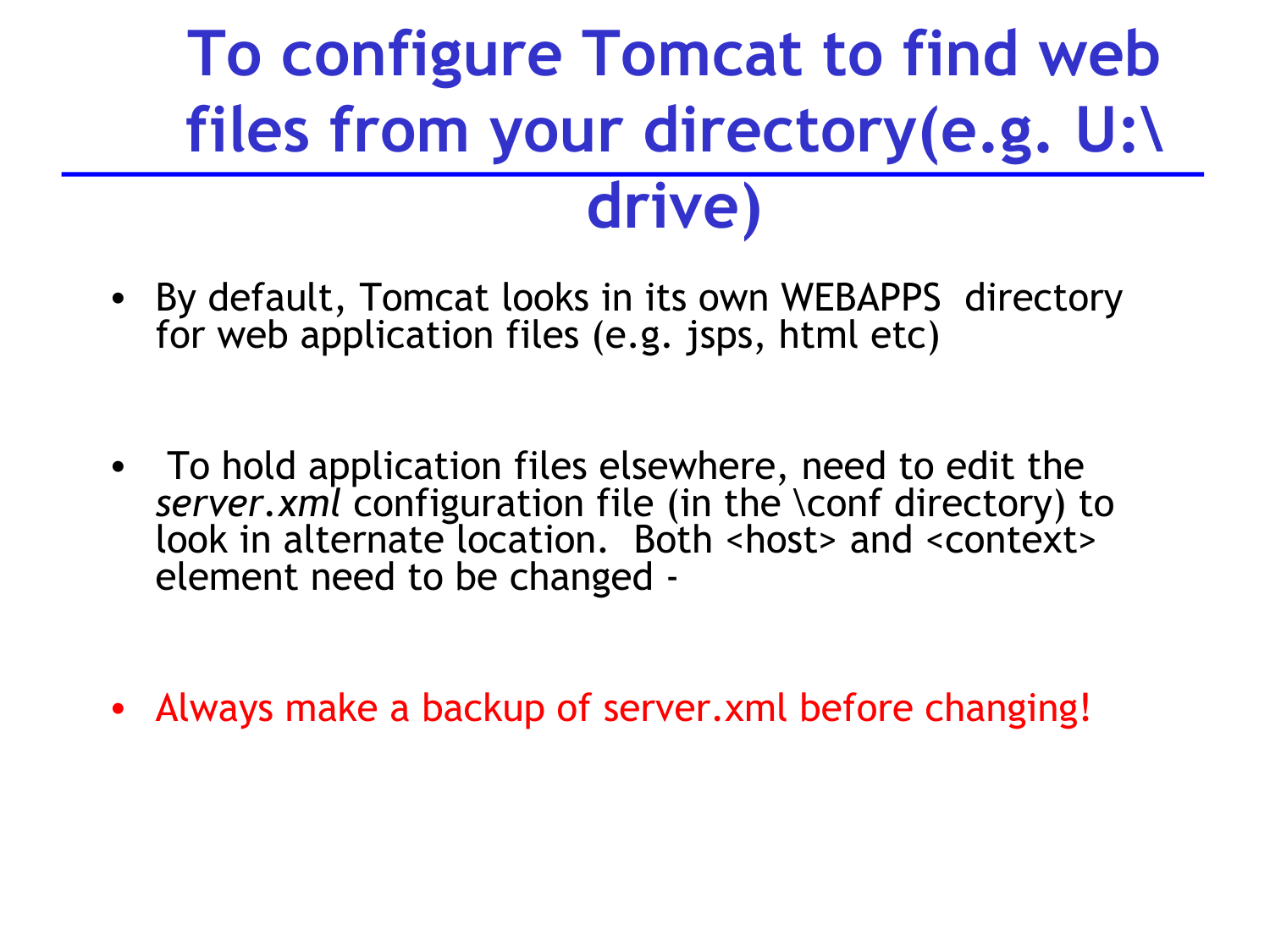### **To point Tomcat to directories other than default (e.g. u:\ drive)**

(1) In server.xml:

- ... change Host name parameter appbase from 'webapps' to the preferred directory you want (e.g. U:/webapps)
- **<Host name="localhost" debug="0" appBase="u:\webapps" reloadable = "true"**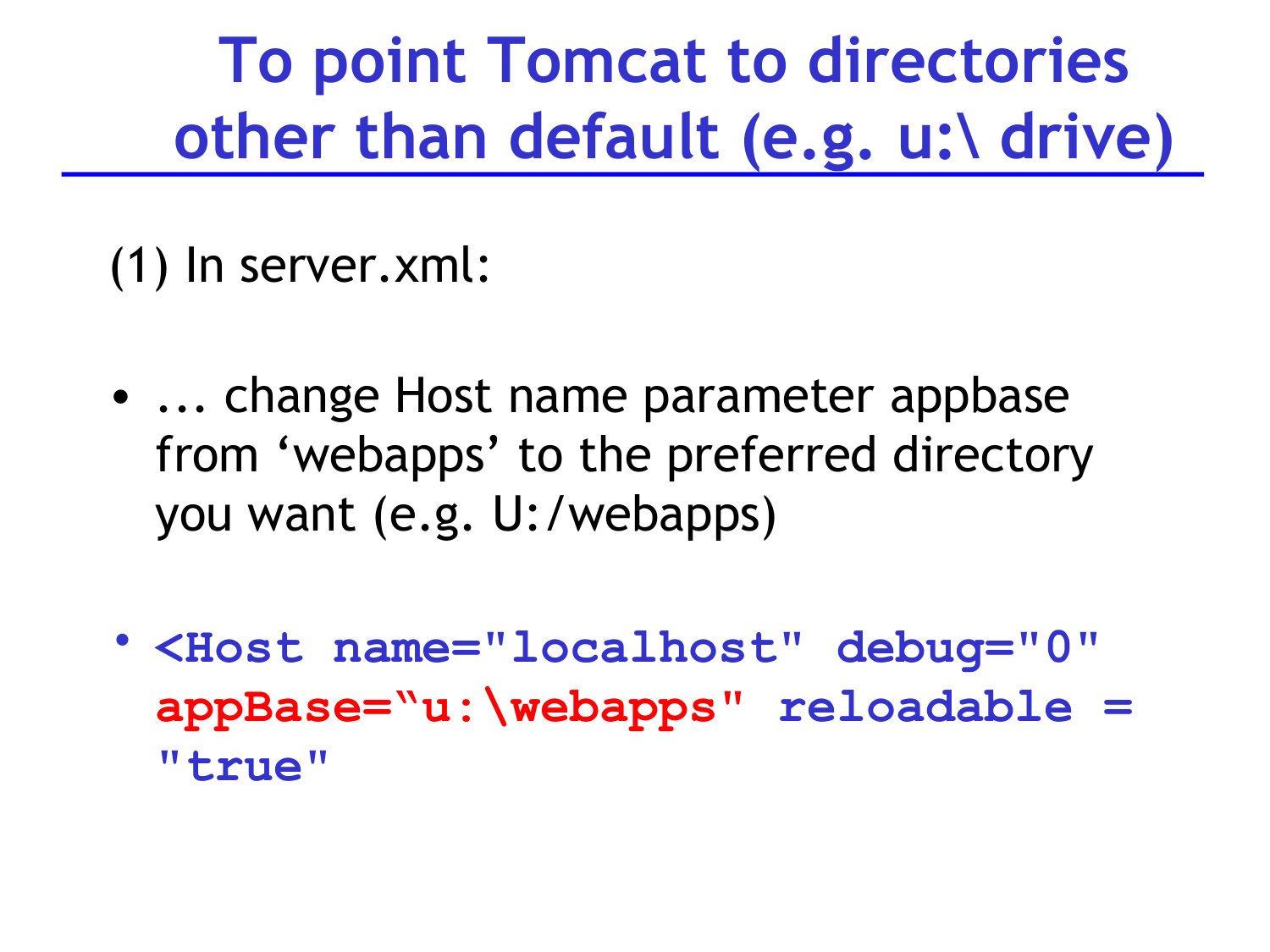# **To point Tomcat to directories other than default (e.g. u:\**

#### **drive)**

#### (2) In server.xml: Add a <context> element just under the <host element…

(A context represents a web application).. If you set up 20 web applications, might need 20 different context elements within Tomcat.

**<Context docBase="U:/webapps" path=""> </Context>**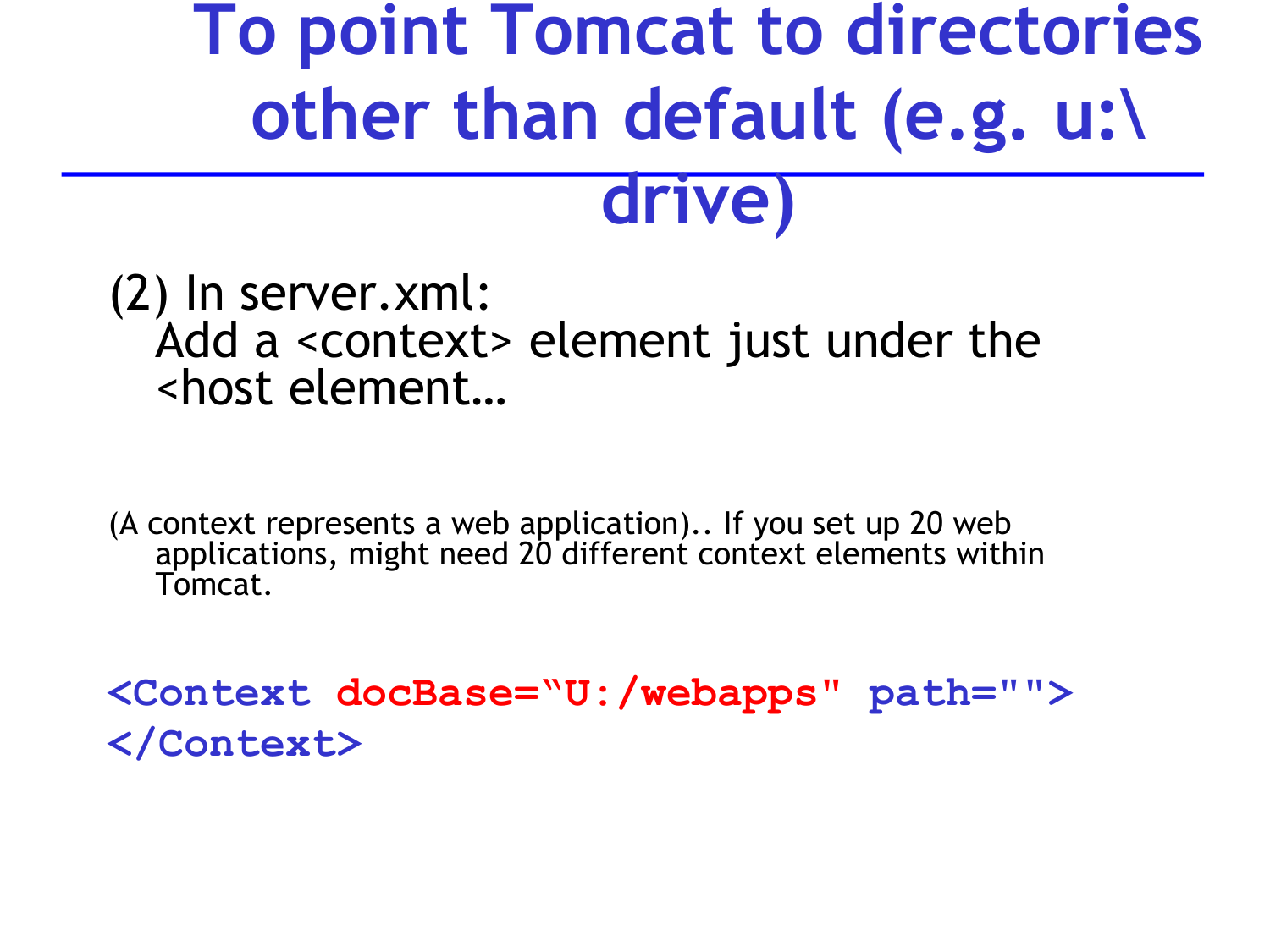### **Tomcat - to set up an application directory**

**To create a new web application** (e.g. survey) in your web application directory Tomcat directory :

1. create a subdirectory of your WEBAPPs directory in which to hold the web application files. e.g.

> u:\webapps\survey

This directory is now the top level directory for the web application SURVEY, accessed as

http://www.somedomainname/survey/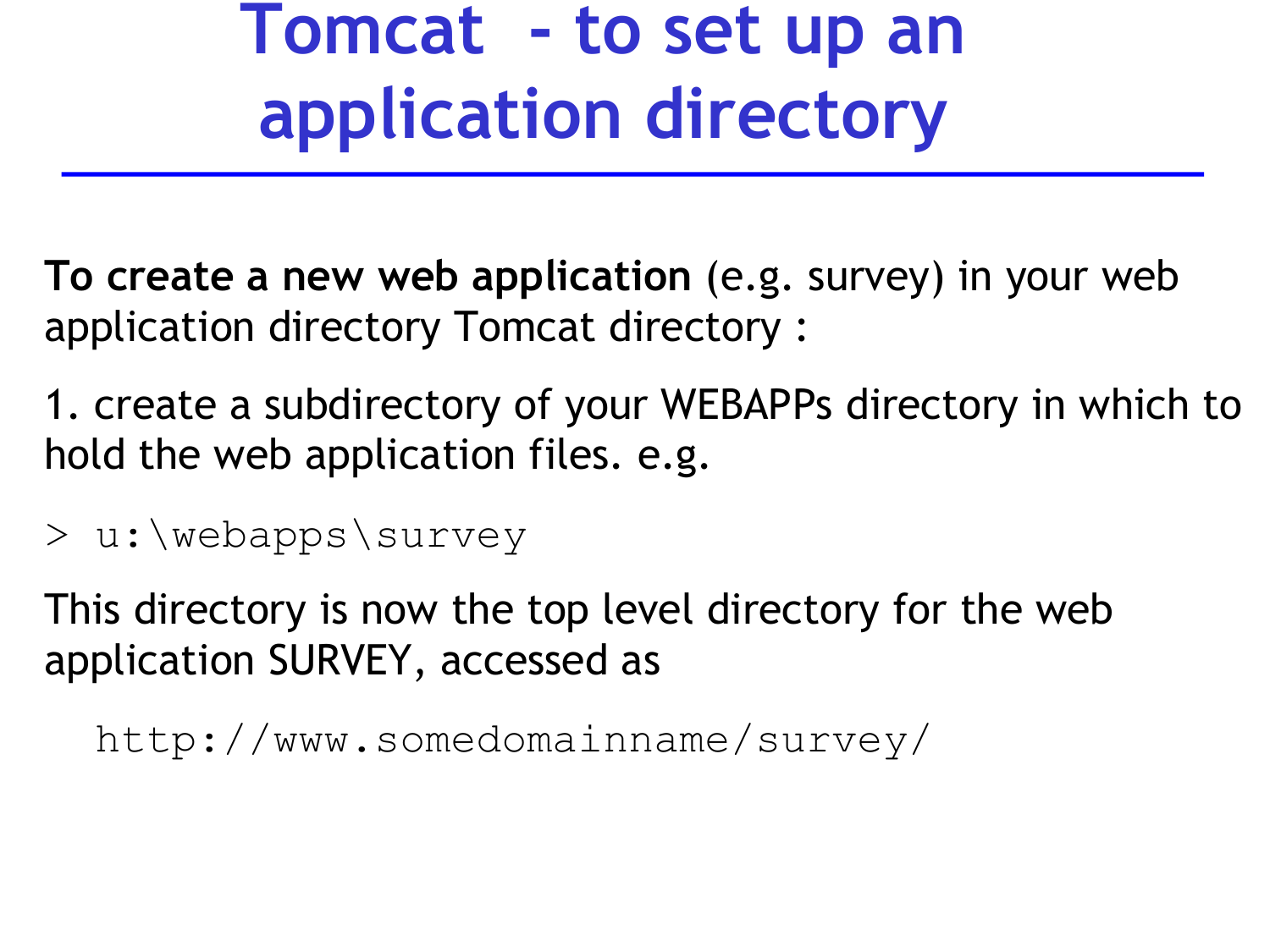## **Tomcat - setting up an application directory**

- 1. Create a special subdirectory of your web application directory called WEB-INF. Special configuration files (e.g. Web.xml) are stored in this. Don't need the files now – but DO need the directory.
- > f:\webapps\survey\WEB-INF

3. Test server by putting a html file into the main application directory (e.g. survey) and call it from browser

http://locahost:8080/survey/htmlfilename..